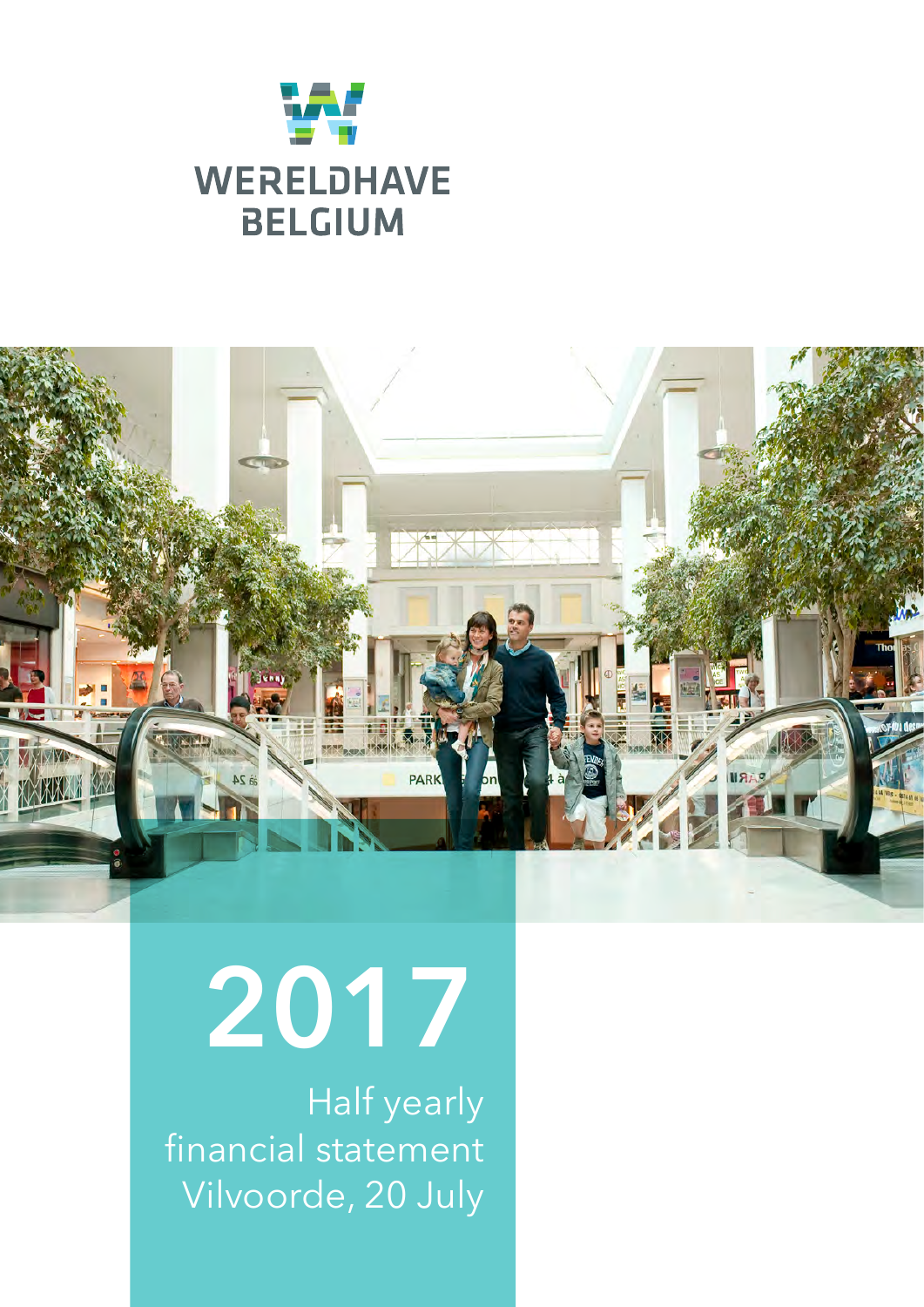This half yearly financial statement can be obtained, free of charge, at the company's Head Office and is also available on our website www.wereldhavebelgium.com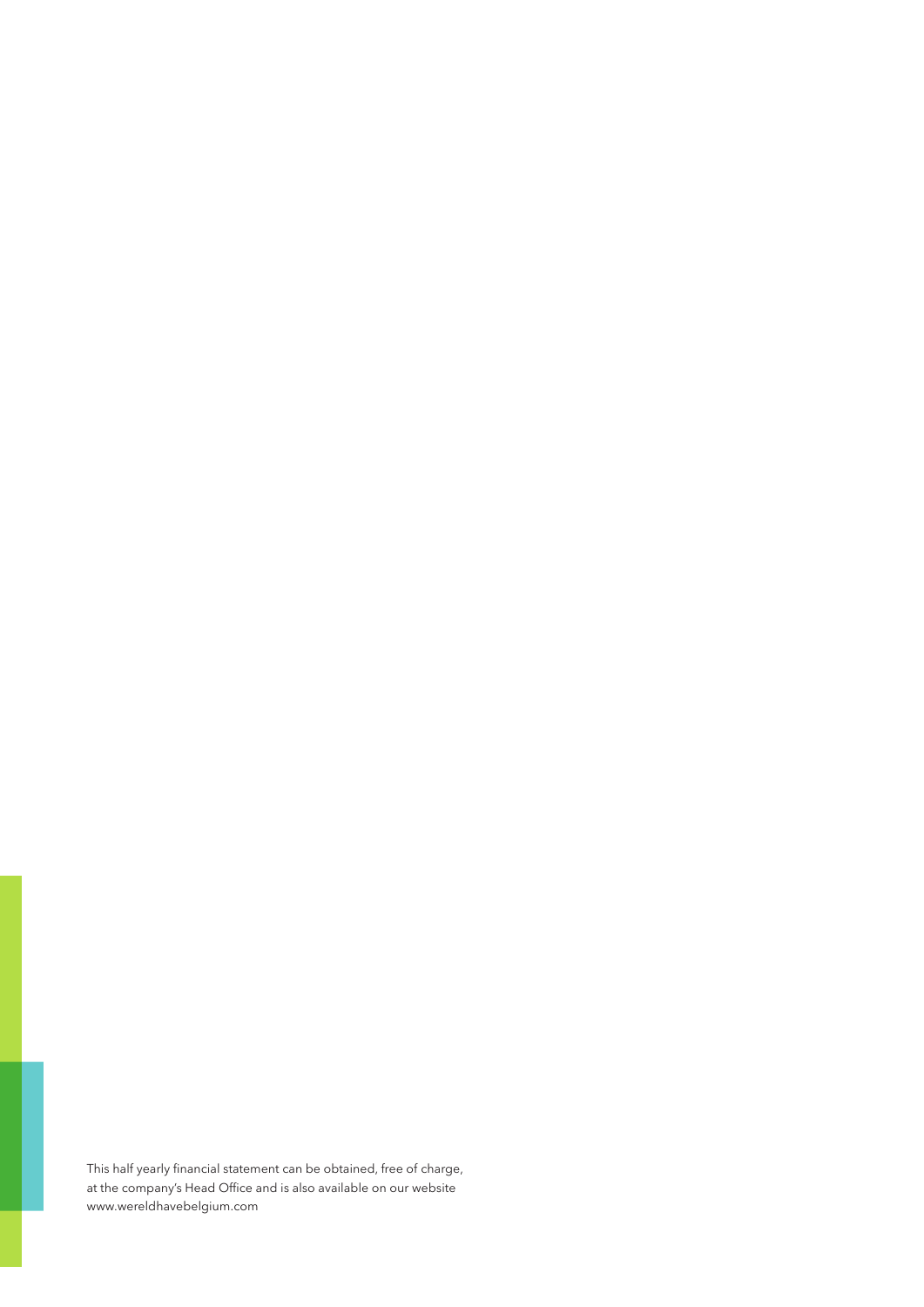## CONTENTS

| ERIM FINANCIAL REPORT                           | $\overline{2}$ |
|-------------------------------------------------|----------------|
| Key figures                                     | 3              |
| Profit                                          | 4              |
| Result from core activities                     | 4              |
| Result from non-core activities                 | 4              |
| Shareholders' equity and net asset value        | 4              |
| Property portfolio                              | 5              |
| Sustainability                                  | $\frac{1}{2}$  |
| Corporate - dividend                            |                |
| Prospects                                       |                |
| <u>PORTFOLIO SUMMARY AT 30 JUNE</u>             | 8              |
| Composition of the portfolio                    | 10             |
| Geografical breakdown                           | 12             |
| Branche-mix investment properties - retail      | 12             |
|                                                 |                |
| SUMMARISED FINANCIAL<br>$\overline{3}$          |                |
| STATEMENTS 1ST HALF YEAR                        | 13             |
| Consolidated statement of financial position    | 15             |
| Consolidated profit and loss account            | 17             |
| Consolidated statement of net result from       |                |
| core (1) and non-core (2) activities to 30 june | 19             |
| Statement of comprehensive income               | 20             |
| Consolidated cash flow statement                | 21             |
| Consolidated statement                          |                |
| of movements in equity                          | 22             |
| Segment information 1st half year 2017          | 26             |
| Movements in investment                         |                |
| properties 1st half year                        | 30             |
| Real estate experts' report                     | 31             |
| Financing                                       | 31             |
| Shareholders                                    | 32             |
| Basis of preparation of half year figures 2017  | 33             |
| Consolidation                                   | 34             |
| Risk management                                 | 34             |
| Related parties                                 | 35             |
| Significant events after 30 june 2017           | 35             |

## [4](#page-37-0) [OBLIGATIONS REGARDING](#page-37-0) [THE PROVISION OF INFORMATION 36](#page-37-0)

## [5](#page-39-0) [STATUTORY AUDITOR'S](#page-39-0)

| REVIEW REPORT   |  |
|-----------------|--|
| Introduction    |  |
| Scope of review |  |
| Conclusion      |  |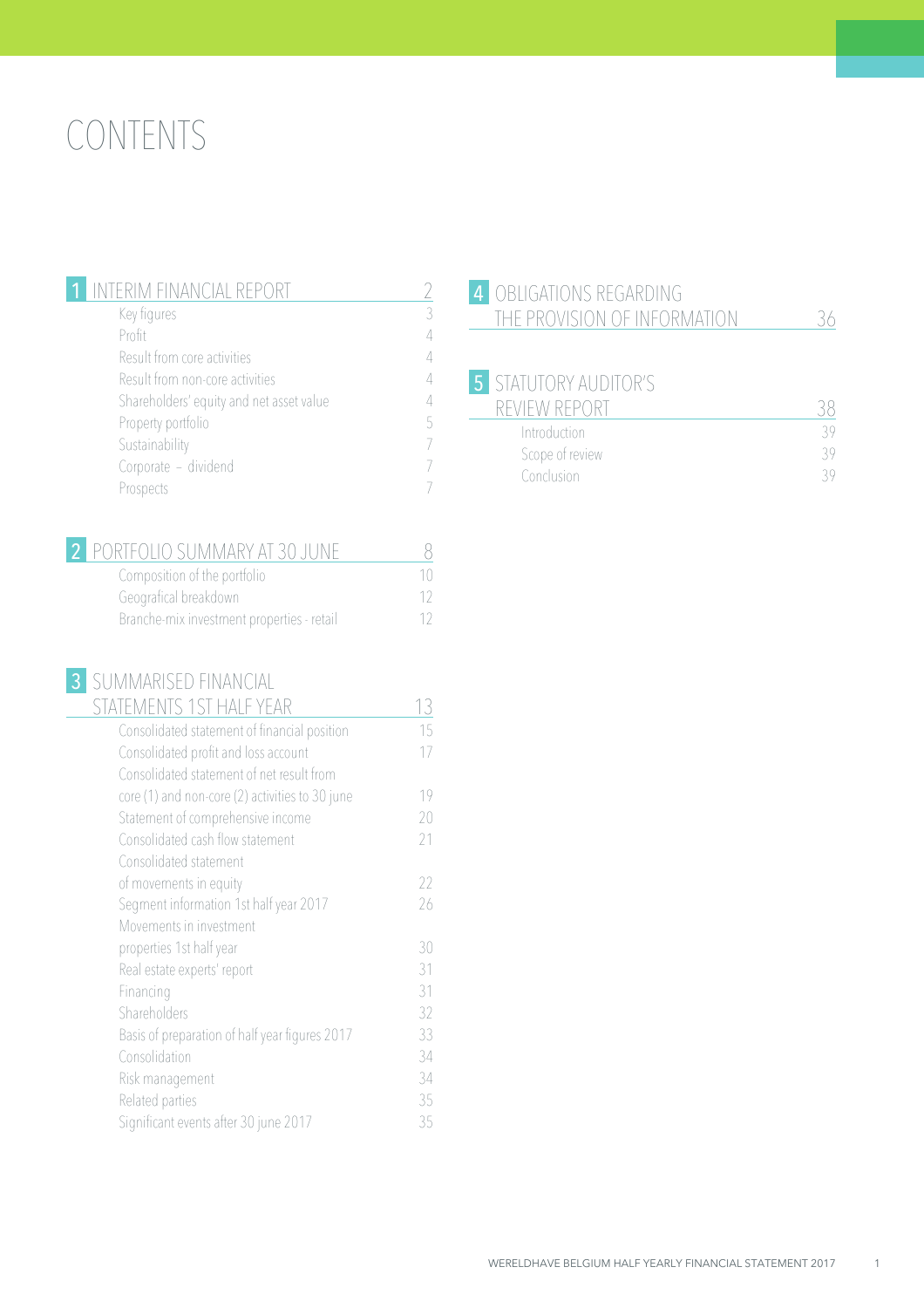## INTERIM FINANCIAL REPORT



<span id="page-3-0"></span>1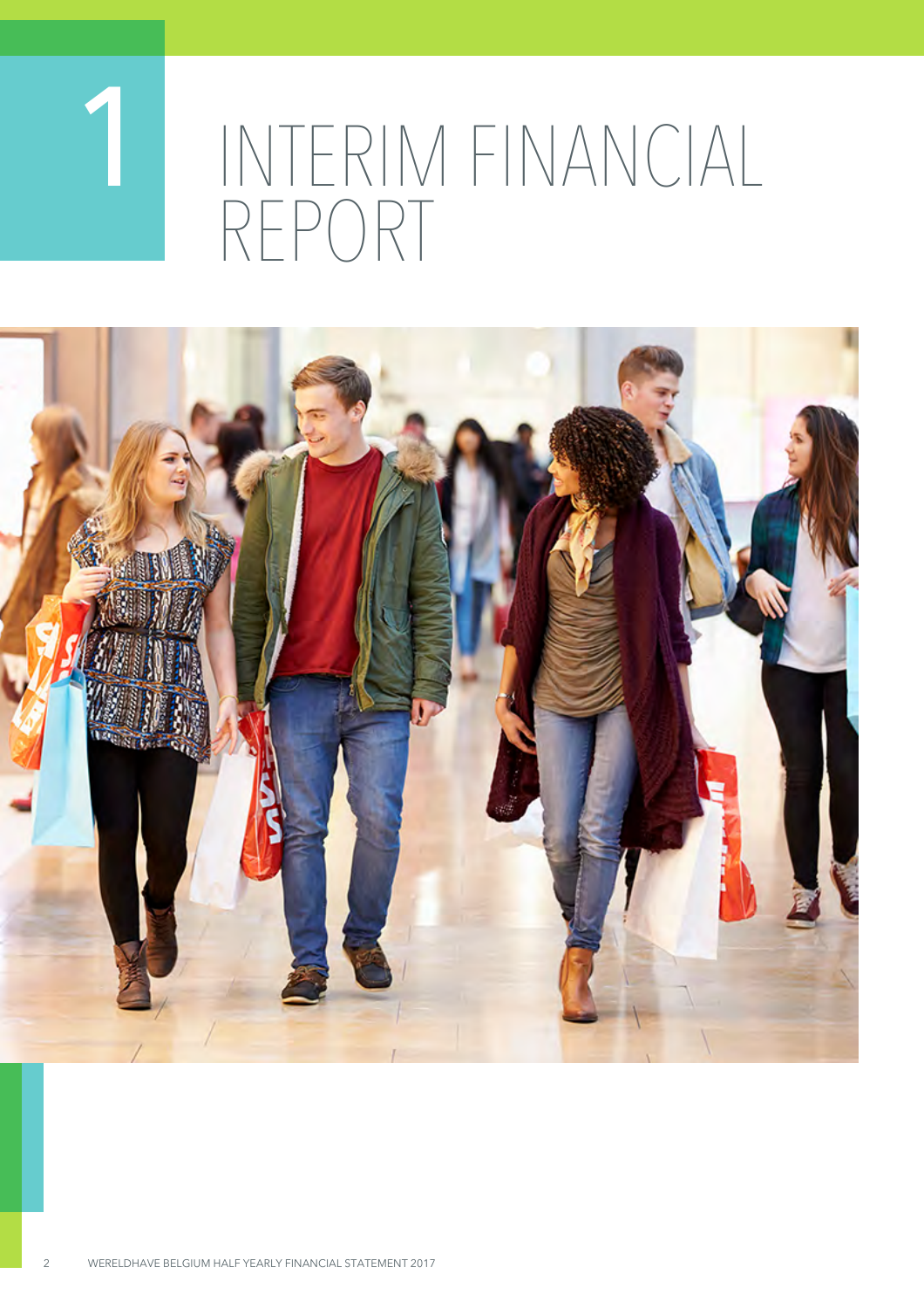- <span id="page-4-1"></span>• **Profit per share € 2.90 (2016: € 2.81)**
- **Result from core activities per share € 2.86 (2016: € 2.97)**
- **Investment portfolio (development projects included) € 832.1 mln**
- **Occupancy rate retail 95.7%**

## <span id="page-4-0"></span>KEY FIGURES

#### (X € 1,000)

| <b>RESULTS</b>                                        | 1ST HALF YEAR 2016 | 1ST HALF YEAR 2017 |
|-------------------------------------------------------|--------------------|--------------------|
| Net rental income                                     | 25,350             | 25,466             |
| Net result                                            | 19,517             | 20,154             |
| Net result from core activities <sup>1)</sup>         | 20,641             | 19,858             |
| Net result from non-core activities <sup>2)</sup>     | $-1,124$           | 296                |
| Profit per share $(x \in 1)$                          | 2.81               | 2.90               |
| Net result from core activities per share $(x \in 1)$ | 2.97               | 2.86               |

| <b>BALANCE SHEET</b>                                           | 31 DECEMBER 2016 |    | 30 JUNE 2017          |
|----------------------------------------------------------------|------------------|----|-----------------------|
| Investment properties <sup>3)</sup> excl. development projects | 784,509          |    | 768,349               |
| Investment properties held for sale                            | $\Omega$         |    | 17,354                |
| Development projects                                           | 35,318           |    | 46,431                |
| Total investment properties portfolio                          | 819,827          |    | 832,134               |
|                                                                |                  |    |                       |
| Shareholders' equity                                           | 599,586          | 4) | 584,545 <sup>5)</sup> |
| Net asset value per share $(x \in 1)$                          | 86.41            | 4) | $84.24$ <sup>5)</sup> |
| Debt ratio on total of assets                                  | 27.6%            |    | 30.00%                |
| Number of shares                                               | 6,939,017        |    | 6.939.017             |

<sup>1)</sup> Net result from core activities includes rental income, property charges, general expenses and financial results.

- $^{\rm 2}$  Net result from non-core activities includes the result on the portfolio, results on disposal of real estate investments and other results (a.o. financial result) that are not included in the net result from core activities.
- $^{\rm 3}$  Fair value has been computed after deduction of the transaction costs (2.5%) incurred at the sales process. The independent real estate expert has carried out the valuation in conformity with 'International Valuation Standards' and 'European Valuation Standards'.

<sup>4)</sup> Before profit distribution and dividend payment

<sup>5)</sup> Before profit distribution and after dividend payment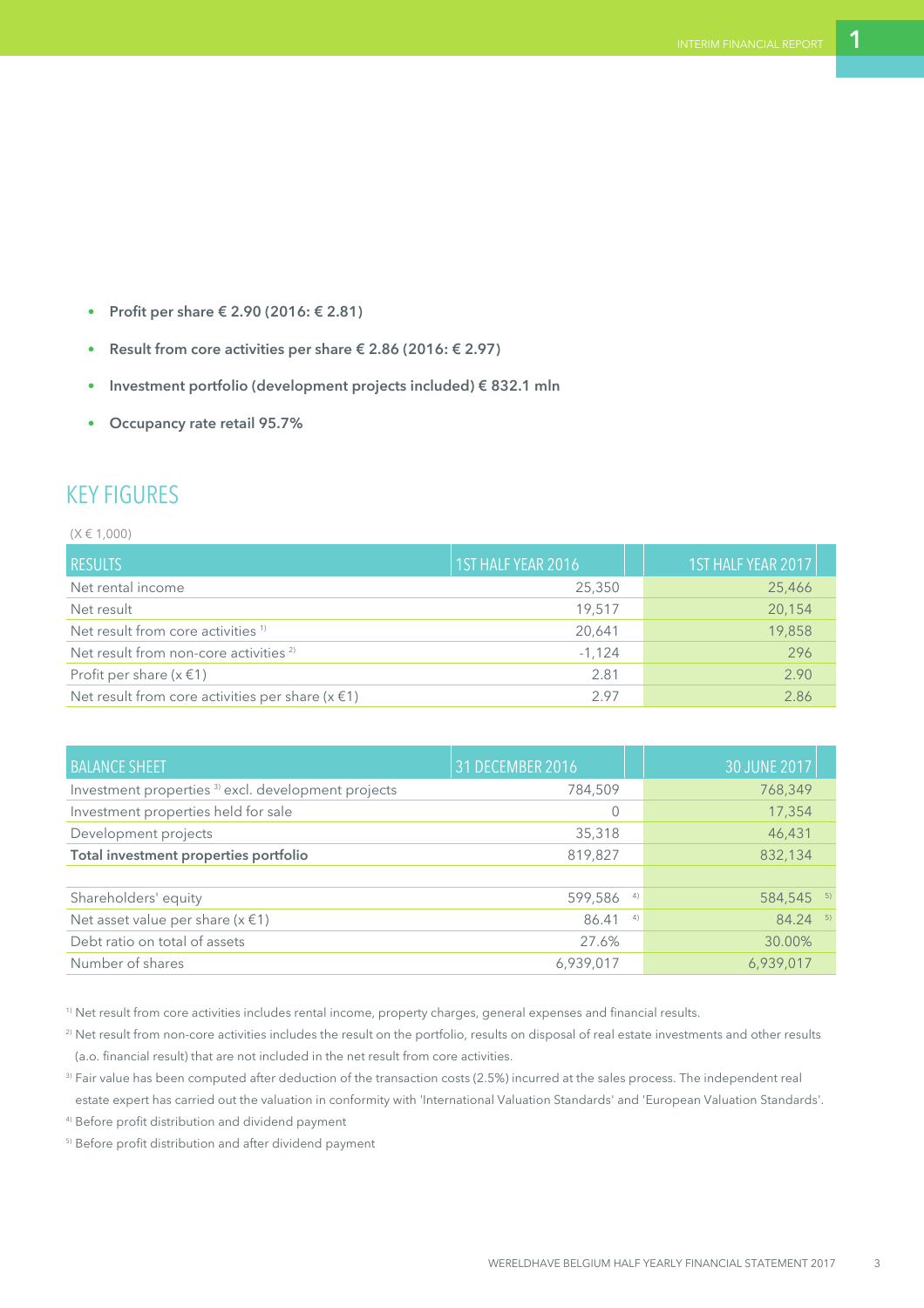### <span id="page-5-1"></span><span id="page-5-0"></span>PROFIT

During the first half year, the profit, resulting from core and non-core activities, amounted to € 20.2 mln (2016: € 19.5 mln). Compared to the same period in 2016, this increase in

profit is the result of a lower result from core activities ( $\epsilon$  -0.8 mln) and a higher result from non-core activities ( $\in$  1.4 mln).

### <span id="page-5-2"></span>RESULT FROM CORE ACTIVITIES

Wereldhave Belgium obtained a result from core activities of € 19.9 mln (2016: € 20.6 mln) over the first six months. Rental income increased by € 0.1 mln. Real estate expenses remained almost stable and general expenses and other operating income and expenses increased by  $\epsilon$  0.9 mln (of which  $\in$  0.5 mln non-recurring).

Historical low interest rates had as a consequence that interests remained at the same level ( $\epsilon$  1.2 mln) over the same period last year.

As a result of higher liquidation benefits, related to the real estate certificates in liquidation 'Ring Shopping Kortrijk Noord' and 'Basilix', € 0.3 mln was recognised as a one off financial income.

This brings the result from core activities per share to € 2.86 (2016: € 2.97).

The Epra occupancy rate per sector on 30 June 2017 (31 March 2017) were 95.7% (95.6%) for retail and 92.0% (90.6%) for offices.

### <span id="page-5-3"></span>RESULT FROM NON-CORE ACTIVITIES

The result from non-core activities amounts to € 0.3 mln (2016: € -1.1 mln). The result from non-core activities consists essentially of valuation and disposal results related to the

investment properties portfolio. In the first half year, the value of the portfolio remained fairly stable.

#### <span id="page-5-4"></span>SHAREHOLDERS' EQUITY AND NET ASSET VALUE

Shareholders' equity at 30 June 2017 amounts to € 584.5 mln (31 December 2016: € 599.6 mln).

The net asset value per share at 30 June 2017, including the profit for the current year – after dividend payment, amounts to € 84.24 (31 December 2016: € 86.41).

In the first half year, the average interest rate on the outstanding loans amounted to 0.94% (average interest rate 2016: 0.99%).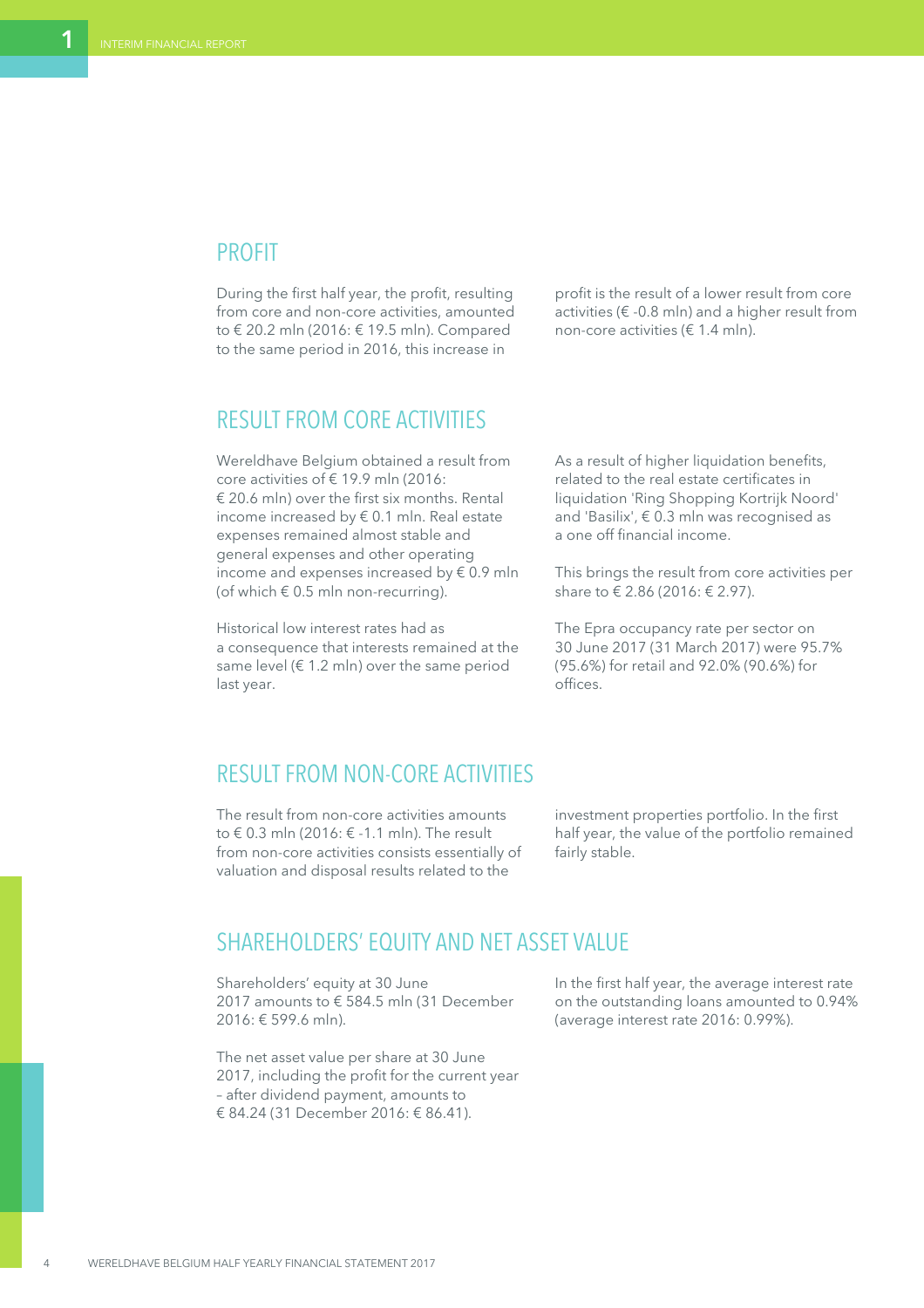## <span id="page-6-1"></span><span id="page-6-0"></span>PROPERTY PORTFOLIO

#### INVESTMENT PROPERTIES

At 30 June 2017, the fair value of the investment properties portfolio - excluding development projects, including assets held for sale - amounts to  $\epsilon$  785.7 mln (31 December 2016: € 784.5 mln)

The net increase of  $\epsilon$  1.2 mln is mainly due to investments in buildings of the portfolio with € 1.0 mln and a positive net revaluation of € 0.3 mln. The capitalised rental discounts decreased by € 0.2 mln.

Fair value has been computed after deduction of the hypothetical transaction costs (2.5%) incurred at the sales process.

#### *SHOPPING CENTRES*

Retailers prefer more and more medium to large shopping centres that are dominant in their catchment area and / or city centres with sufficient structure and critical mass. Smaller (provincial) cities are more prone to an increase in vacancy rates.

The shopping centres in Liège, Nivelles and Tournai continue to consolidate their attractiveness, which an occupancy rate of almost 100%.

In the shopping centre 'Ring Shopping Kortrijk Noord', commercial efforts have not yet led to concrete leases. However, the Management Company is positive that these efforts will yield better results during the 2nd half of the year.

In the inner city shopping centre 'Shopping 1' in Genk, parking has been made available for free during the first and a half hour. This led to 16% higher visitor numbers in May and 12% in June. The Management Company expects that this will also have a positive impact on commercial attractiveness and, consequently, the occupancy rate of the mall. The importance of the shopping centres in the investment properties portfolio, including development projects, is 85.4%.

At 30 June 2017, the Epra occupancy rate of the shopping centres' portfolio amounts to 95.7% (31 March 2017 95.6%).

#### *OFFICES*

Three new leases (1,765 m²) were concluded in the 'De Veldekens' office park in Berchem-Antwerp. These start in the course of the second half of 2017. After these transactions, the office park will have a 100% occupancy rate.

The lease contract relating to the 'Madou' office building in Brussels (12,200 m²) will expire at the end of January 2018. At the end of 2016 the legal transfer of this office building was completed. Wereldhave Belgium reserves the right to rental income and enjoyment until completion of contract and also carries operational risks up to this date. During the first semester, the building was reclassified to 'Assets held for sale'.

The Epra occupancy rate evolved from 90.6% by 31 March 2017 to 92.0% as of 30 June 2017

#### DEVELOPMENT PROJECTS

At 30 June 2017, the book value of the development project portfolio amounts to € 46.4 mln (31 December 2016: € 35.3 mln). The net increase of  $\epsilon$  11.1 mln is mainly due to the construction works relating to the expansion (15,000 m²) of the shopping centre 'Les Bastions' in Tournai.

The construction work on the expansion of the shopping centre 'Les Bastions' in Tournai started in March 2016 and is progressing well. The end of the construction work is scheduled for the first quarter of 2018. For about two thirds of the lettable area, commercial negotiations and / or lease agreements have been signed.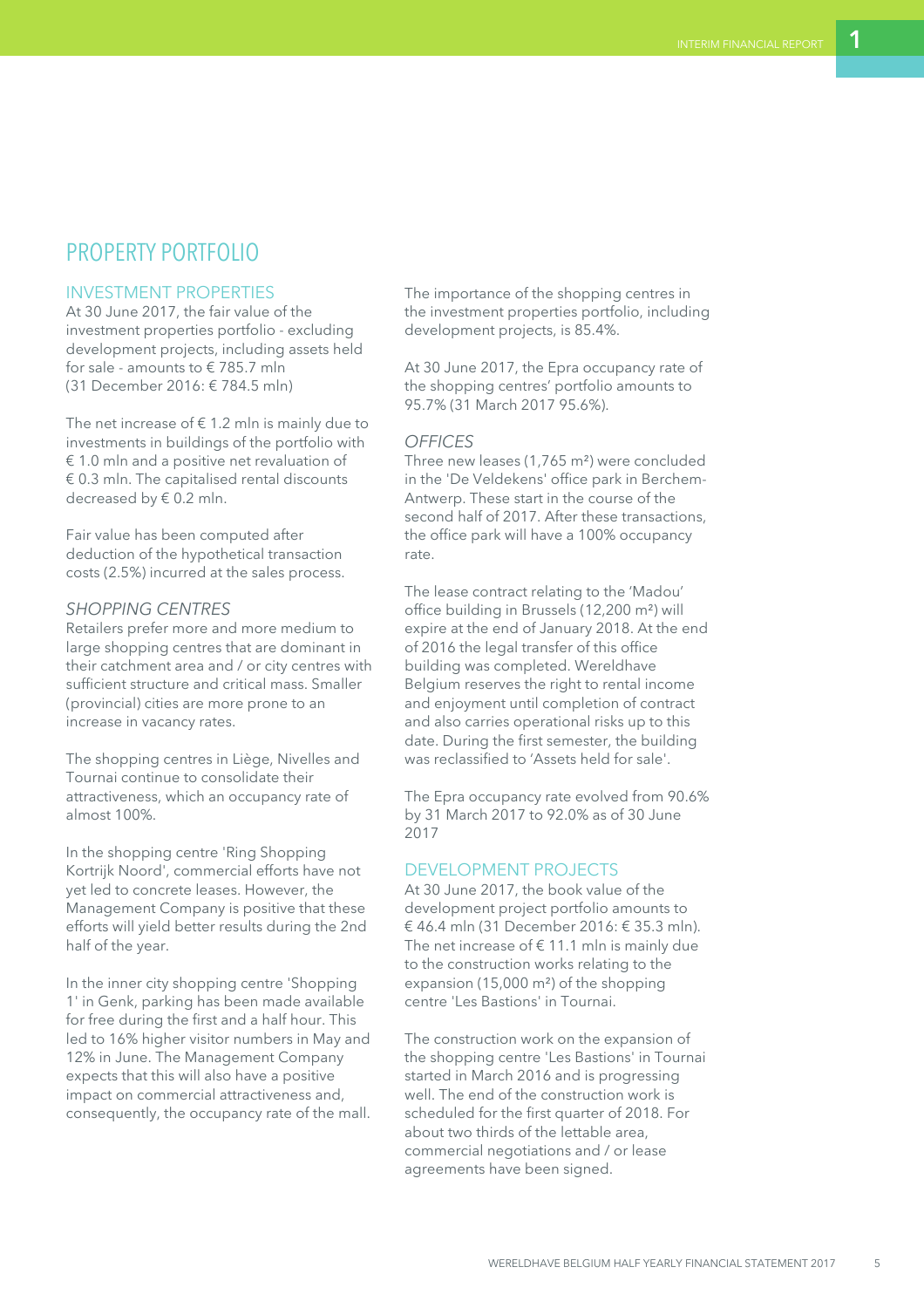

Urbanistic and environmental permits relating to a possible extension (8,000 m² GLA) of the shopping centre 'Belle-Ile' in Liège are granted and final. The commercialisation of this project has started. Wereldhave Belgium will start the construction works after preletting of at least 70% of the lettable space.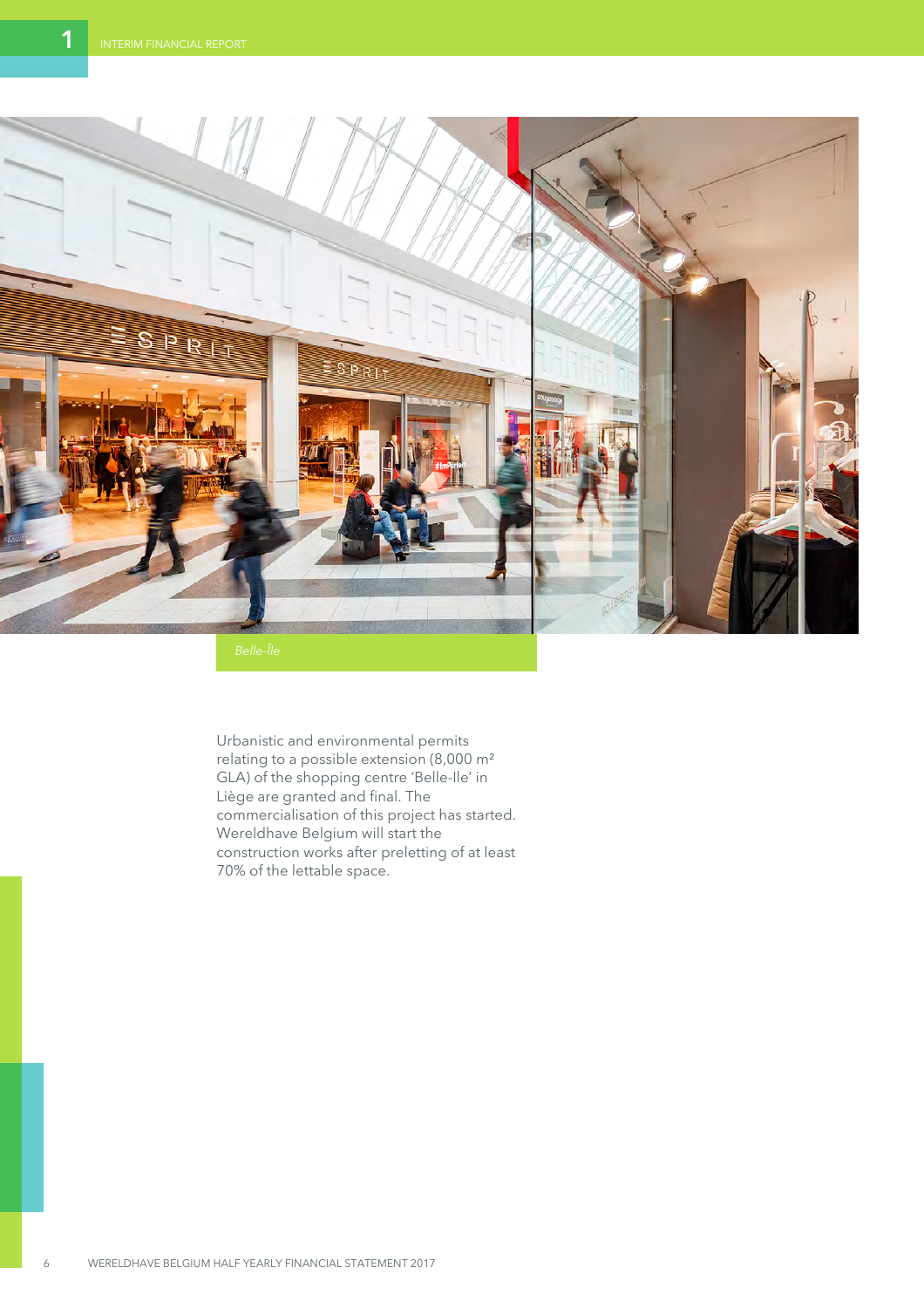## <span id="page-8-1"></span><span id="page-8-0"></span>SUSTAINABILITY

In the shopping centres 'Nivelles' and 'Ring Shopping Kortrijk Noord' the green light has been given for an energy audit and condition measurement. This is in line with the goal of optimising consumption by 2020. Both shopping centres were evaluated in 2016 according to the 'BREEAM In Use' methodology, with the scores 'Very Good' for the building and 'Excellent' for the Management. However, there remains space for improvement and innovation.

A general policy on energy, water and waste was issued.

A sun protection film was placed to prevent overheating and to reduce cooling in the shopping centre 'Belle-Ile' in Liège.

Meanwhile, a sustainability committee was established in each shopping centre as part of the consultation committee. This optimises the interaction between tenant and owner through exchange of knowledge and possibly setting up new partnerships. Increased involvement means added value to the actions.

The green charters for suppliers and green leases will, of course, continue and, if applicable, the partner generally endorses this (almost 100%).

## <span id="page-8-2"></span>CORPORATE – DIVIDEND

The General Meeting of Shareholders on 12 April 2017 , in accordance with the proposal of the Management Company,

decided to distribute a gross dividend for 2016 of € 5.10 gross (net: € 3.57). The dividend is payable as from 20 April 2017.

## <span id="page-8-3"></span>**PROSPECTS**

Unforeseen circumstances excepted, the Management Company expects a result from core activities per share between € 5.65 and € 5.75 by the end of 2017 (2016: € 5.78).

Vilvoorde, 20 July 2017

NV Wereldhave Belgium SA Statutory Management Company

**For further information:** Eddy De Landtsheer eddy.de.landtsheer@wereldhave.com + 32 2 732 19 00 www.wereldhavebelgium.com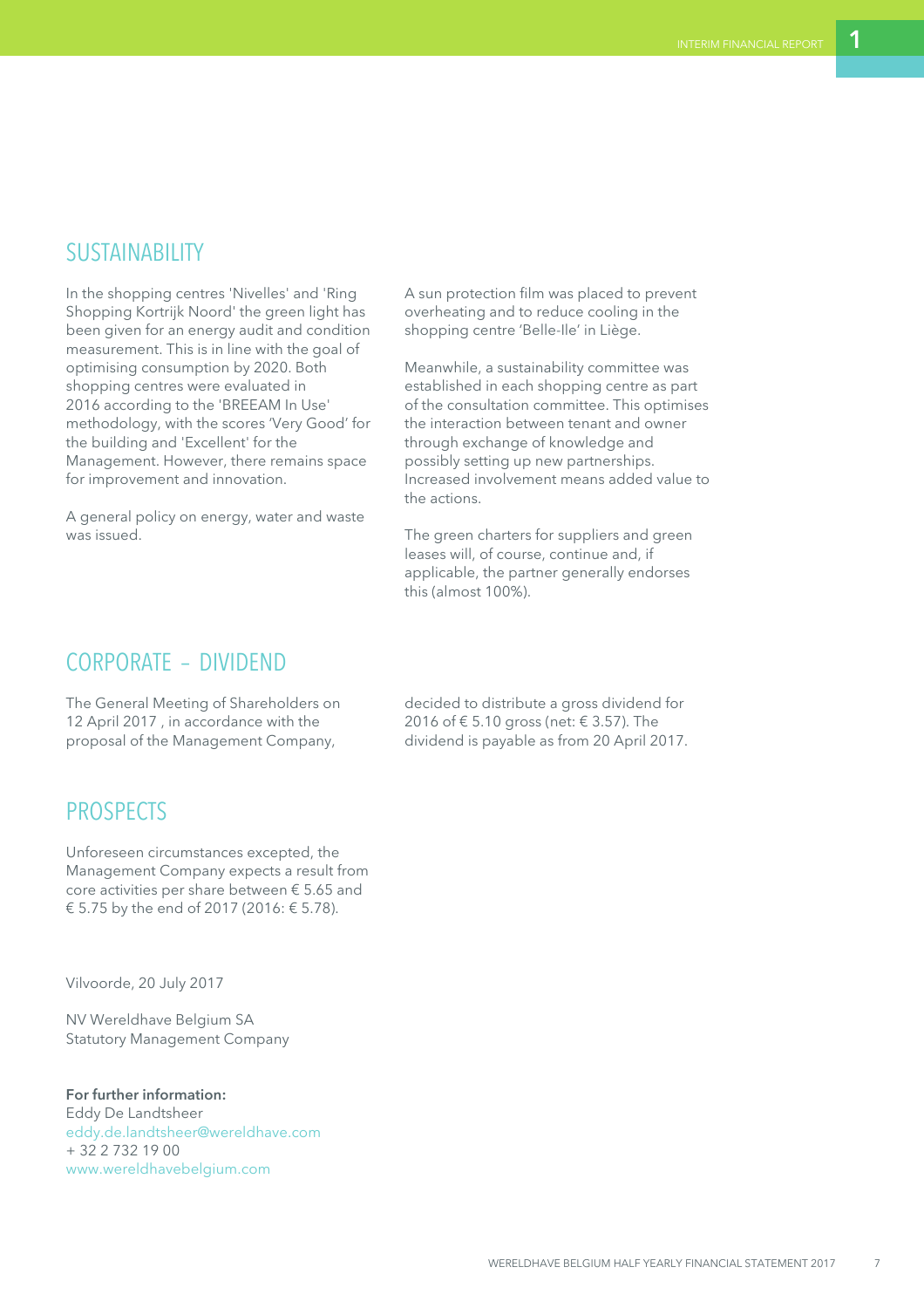<span id="page-9-0"></span>2

## PORTFOLIO SUMMARY AT 30 JUNE

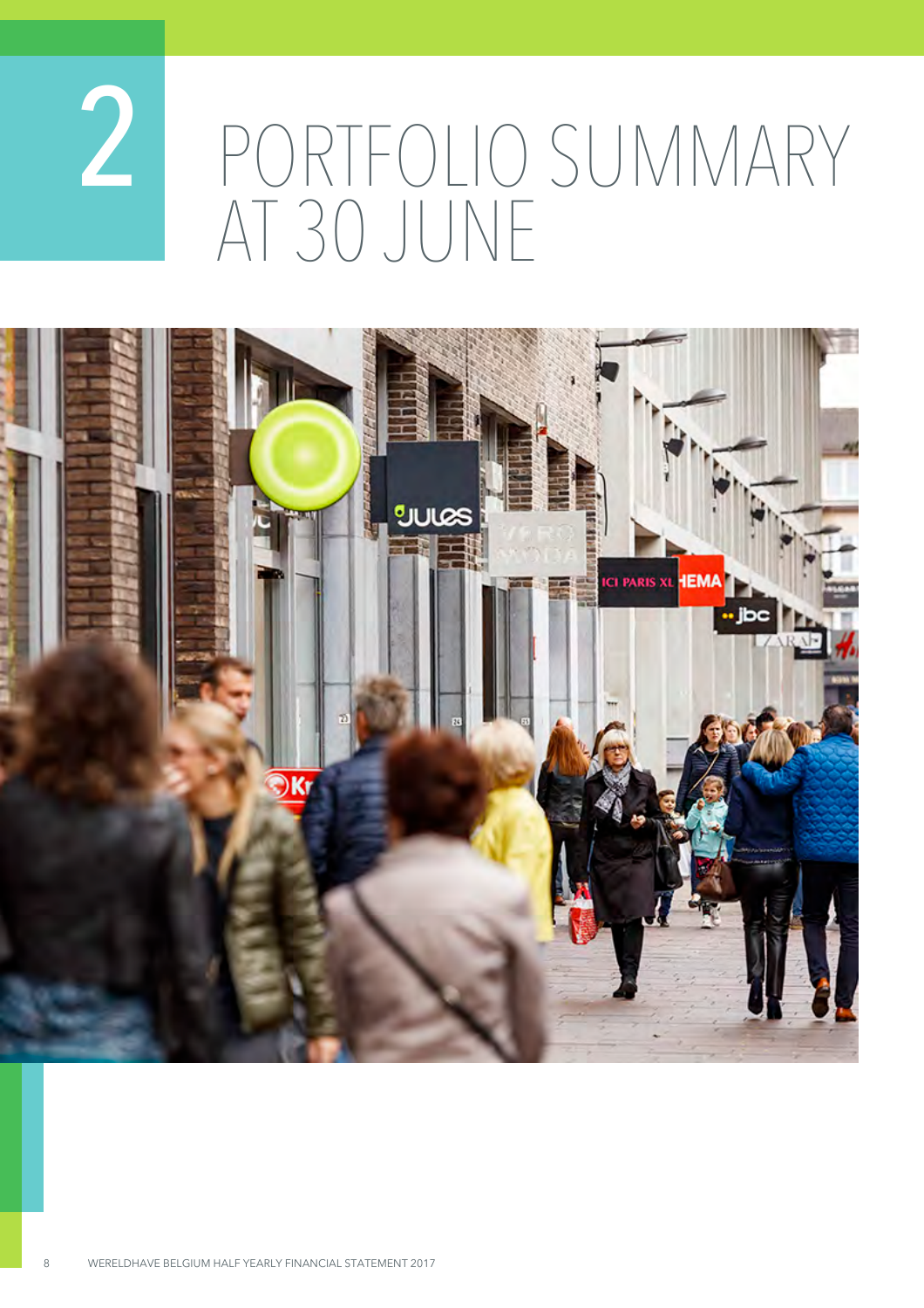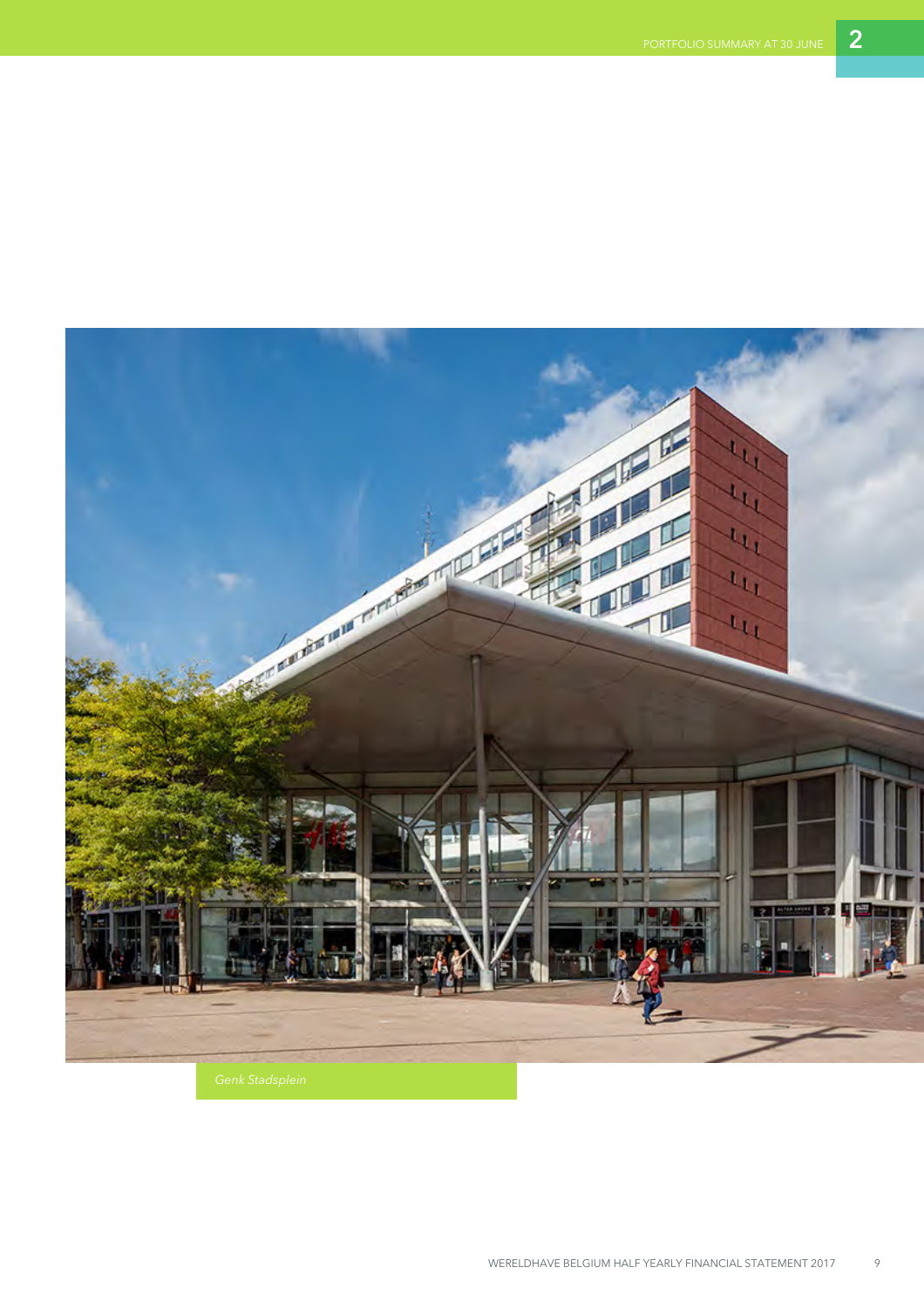#### <span id="page-11-1"></span><span id="page-11-0"></span>COMPOSITION OF THE PORTFOLIO

|                                                                         | YEAR OF CONSTRUCTION | <b>DIVERSIFICATION OF</b> |                 |
|-------------------------------------------------------------------------|----------------------|---------------------------|-----------------|
|                                                                         | OR MOST RECENT       | THE PORTFOLIO             | LETTABLE AREA   |
|                                                                         | <b>RENOVATION</b>    | (IN % OF VALUATION)       | (IN SOM)        |
| <b>Retail</b>                                                           |                      |                           |                 |
| Shopping Centre "Belle-Ile", Quai des Vennes 1, 4020 Liège (5)          | 1994                 | 22.32%                    | 30,252          |
| Shopping Centre Nivelles, Chausée de Mons 18A, 1400 Nivelles            | 2012                 | 17.92%                    | 28,600          |
| Shopping Centre "Les Bastions", Boulevard W. de Marvis 22, 7500 Tournai | 1996                 | 7.48%                     | 15,540          |
| Retailpark 'les Bastions' in Tournai                                    | 2016                 | 2.21%                     | 10,350          |
| Shopping Centre "Shopping I", Rootenstraat 8, 3600 Genk                 | 2014                 | 7.74%                     | 27,100          |
| Shopping Centre "Kortrijk Noord", Ringlaan, 8500 Kortrijk               | 1973                 | 13.24%                    | 32,000          |
| "Forum Overpoort", Overpoortstraat, 9000 Gent                           | 2014                 | 1.92%                     | 3,700           |
| Genk - Stadsplein, Stadsplein 39, 3600 Genk                             | 2008                 | 5.31%                     | 15,618          |
| Commercial complex Waterloo, Chaussée de Bruxelles 193-195, 1410        |                      |                           |                 |
| Waterloo (6)                                                            | 1968                 | 1.71%                     | 3,347           |
|                                                                         |                      | 79.85%                    | 166,507         |
| <b>Offices</b>                                                          |                      |                           |                 |
| Madou Centre, Bischoffsheimlaan 1-8, 1000 Brussels                      | 2002                 | 2.09%                     | 12,162 / 504*   |
| Businessclass office park, Jan Olieslagerslaan 41-45, 1800 Vilvoorde    | 1998                 | 0.37%                     | $3,048/29*$     |
| 'Business- & Media' office park, Medialaan 30, 1800 Vilvoorde           | 1999                 | 1.15%                     | $5,449/201*$    |
| 'Business- & Media' office park, Medialaan 32, 1800 Vilvoorde           | 1999                 | 0.80%                     | $3,907/120*$    |
| Business- & Media' office park, Medialaan 28, 1800 Vilvoorde            | 2001                 | 2.60%                     | 12,772 / 246*   |
| De Veldekens I, Roderveldlaan 1-2, 2600 Berchem                         | 2001                 | 2.16%                     | 11,192 / 368*   |
| De Veldekens II, Roderveldlaan 3-4-5, 2600 Berchem                      | 1999                 | 3.13%                     | 16,003 / 1.008* |
| De Veldekens III, Berchemstadionstraat 76-78, 2600 Berchem              | 2002                 | 2.28%                     | 11,192 / 208*   |
|                                                                         |                      | 14.58%                    | 78,409          |
| Development in commercial projects                                      |                      |                           |                 |
| Extension shopping centre 'Les Bastions' in Tournai                     |                      | 4.15%                     |                 |
| Redevelopment shopping centre in Waterloo                               |                      | 0.21%                     |                 |
| Extension shopping centre 'Belle-Ile' in Liège                          |                      | 0.37%                     |                 |
| Nivelles land positions                                                 |                      | 0.84%                     |                 |
|                                                                         |                      | 5.57%                     | $\mathbf{0}$    |
| Total                                                                   |                      | 100%                      | 244,916         |

\* archives

<sup>(1)</sup> Rental value vacancy is the difference between the theoretical rental value of the property and the received rental income.

<sup>(2)</sup> The theoretical rental value equals the contractual rent increased with the value of rental vacancy.

 $^\text{\tiny{(3)}}$ To determine the estimated rental value, external valuation experts rely on their knowledge of the property market and on recent transactions. The rental value is influenced by the location of the property, the suitability of the site, the qualities of the building and the market conditions.

 $\sp{4}$ The occupancy rate is calculated by dividing the (indexed) contractual rental of current leases by the sum of contractual rents and estimated rental value (market rent) of the vacancy. The latter are determined based on the level of the current rents.

 $\,$  On 23 December 2016 the FSMA granted a renewed dispensation until 31 December 2018 from the ban on investing more than 20% of the assets in one real estate stock.

This property is fully owned by NV Immo Guwy and Waterloo Shopping BVBA and are not included in the statutory accounts. (6)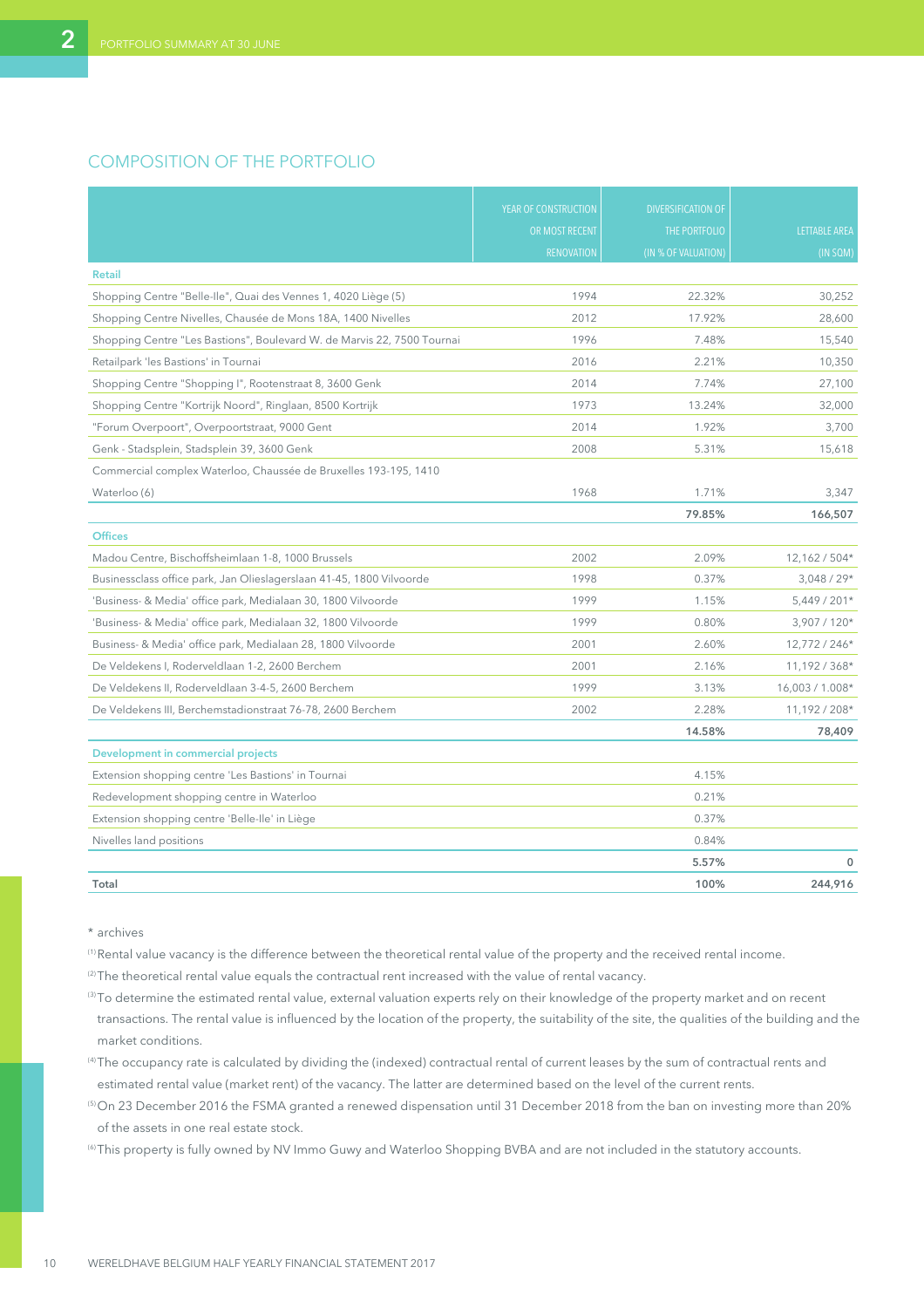|                    | RENTAL INCOME AT 30 JUNE |                | THEORETICAL                                       |                        |                       |
|--------------------|--------------------------|----------------|---------------------------------------------------|------------------------|-----------------------|
| PARKINGS           | 2017                     |                | RENTAL VALUE VACANCY RENTAL VALUE AT 30 JUNE 2017 | ESTIMATED RENTAL VALUE | <b>OCCUPANCY RATE</b> |
| (NUMBER OF SPACES) | (E X 1,000)              | (E X 1,000)    | (E X 1,000)                                       | (E X 1,000)            | AT 30 JUNE 2017       |
|                    |                          | (1)            | (2)                                               | (3)                    | (4)                   |
| 2,200              | 5,808                    | $\circ$        | 5,808                                             | 10,945                 | 100.00%               |
| 1,452              | 4,526                    | $\circ$        | 4,526                                             | 7,882                  | 100.00%               |
| 1,260              | 1,621                    | 17             | 1,638                                             | 3,121                  | 97.50%                |
| 360                | 540                      | 28             | 568                                               | 1,127                  | 99.40%                |
| 1,250              | 2,213                    | 761            | 2,974                                             | 4,529                  | 83.20%                |
| 2,000              | 3,307                    | 794            | 4,101                                             | 7,022                  | 88.70%                |
| $\circ$            | 441                      | 60             | 501                                               | 938                    | 93.60%                |
| 44                 | 1,473                    | 23             | 1,496                                             | 2,986                  | 99.20%                |
|                    |                          |                |                                                   |                        |                       |
| 95                 | 417                      | $\circ$        | 417                                               | 828                    | 100.00%               |
|                    | 20,346                   | 1,683          | 22,029                                            | 39,378                 | 95.70%                |
|                    |                          |                |                                                   |                        |                       |
| 150                | 1,345                    | $\circ$        | 1,345                                             | 2,563                  | 100.00%               |
| 82                 | 114                      | 130            | 244                                               | 324                    | 60.10%                |
| 178                | 262                      | 198            | 460                                               | 798                    | 75.20%                |
| 123                | 192                      | 148            | 340                                               | 573                    | 74.10%                |
| 305                | 578                      | 385            | 963                                               | 1,760                  | 78.10%                |
| 238                | 719                      | $\overline{2}$ | 721                                               | 1,508                  | 99.90%                |
| 316                | 971                      | 24             | 995                                               | 2,127                  | 98.90%                |
| 217                | 551                      | $\circ$        | 551                                               | 1,431                  | 100.00%               |
|                    | 4,732                    | 887            | 5,619                                             | 11,084                 | 92.00%                |
|                    |                          |                |                                                   |                        |                       |
|                    |                          |                |                                                   |                        |                       |
|                    |                          |                |                                                   |                        |                       |
|                    |                          |                |                                                   |                        |                       |
|                    |                          |                |                                                   |                        |                       |
|                    |                          |                |                                                   |                        |                       |

**25,078 2,570 27,648 50,462 94.90%**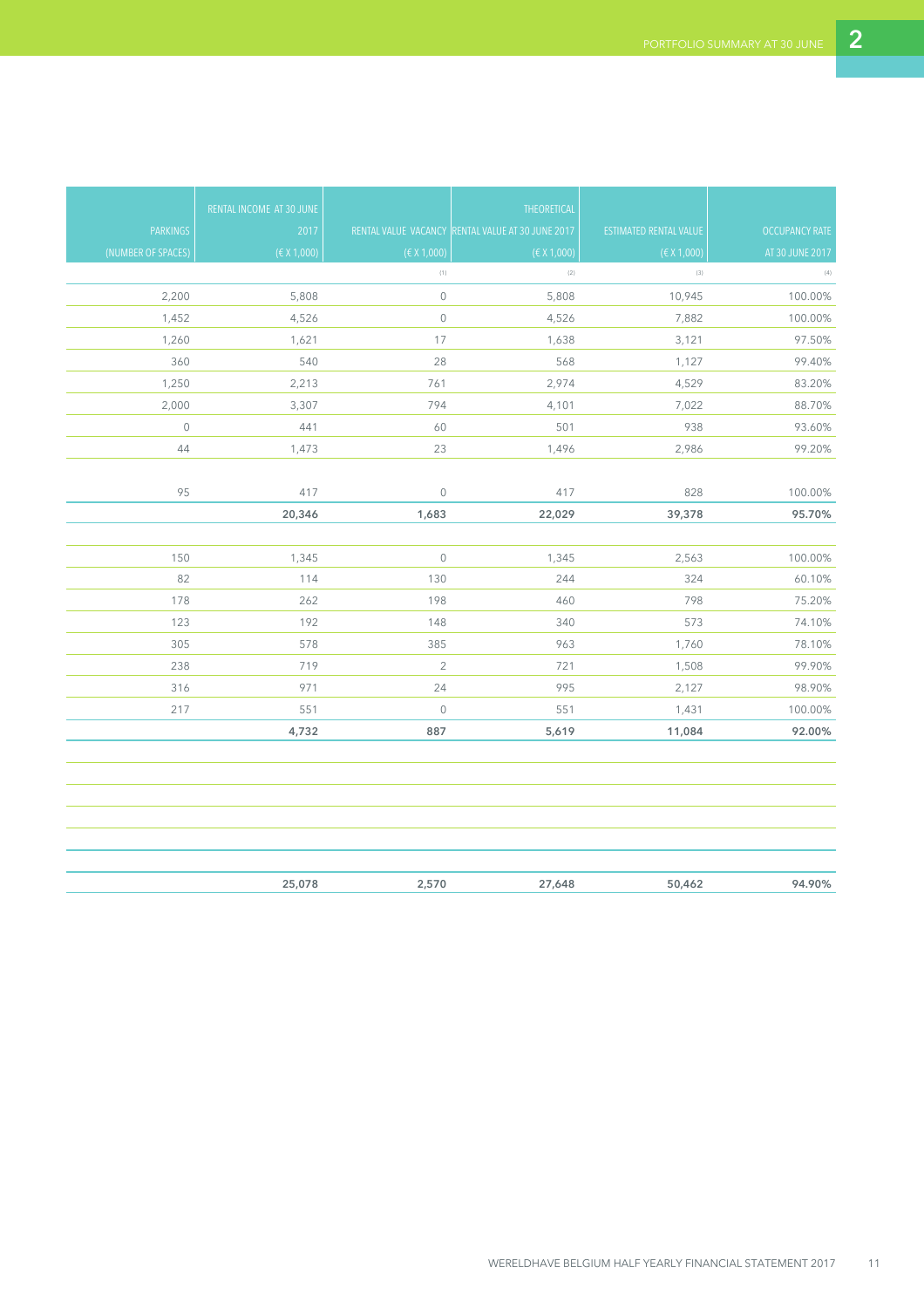#### <span id="page-13-1"></span><span id="page-13-0"></span>GEOGRAFICAL BREAKDOWN

(as % of fair value)



#### <span id="page-13-2"></span>BRANCHE-MIX INVESTMENT PROPERTIES

- RETAIL

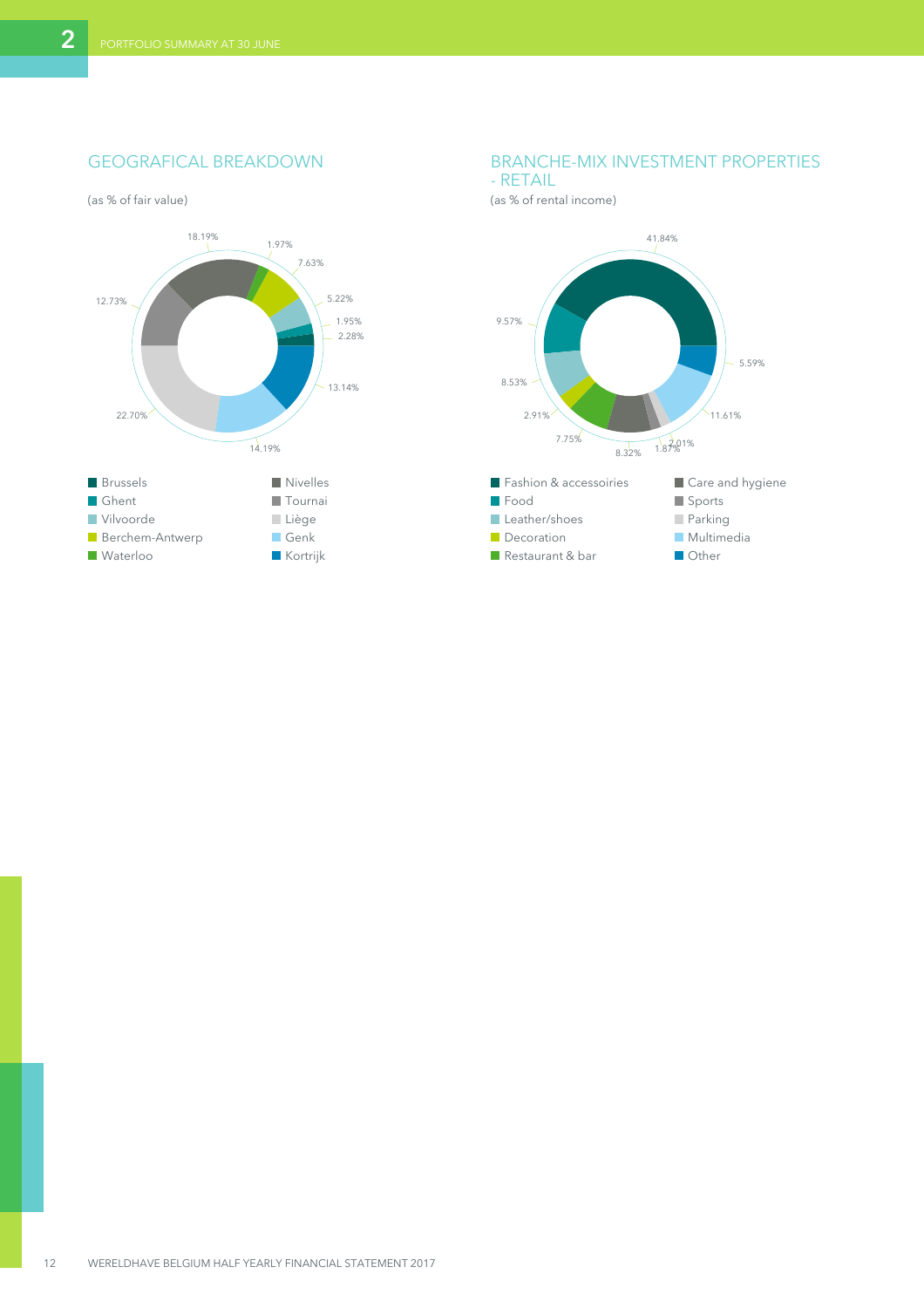<span id="page-14-0"></span>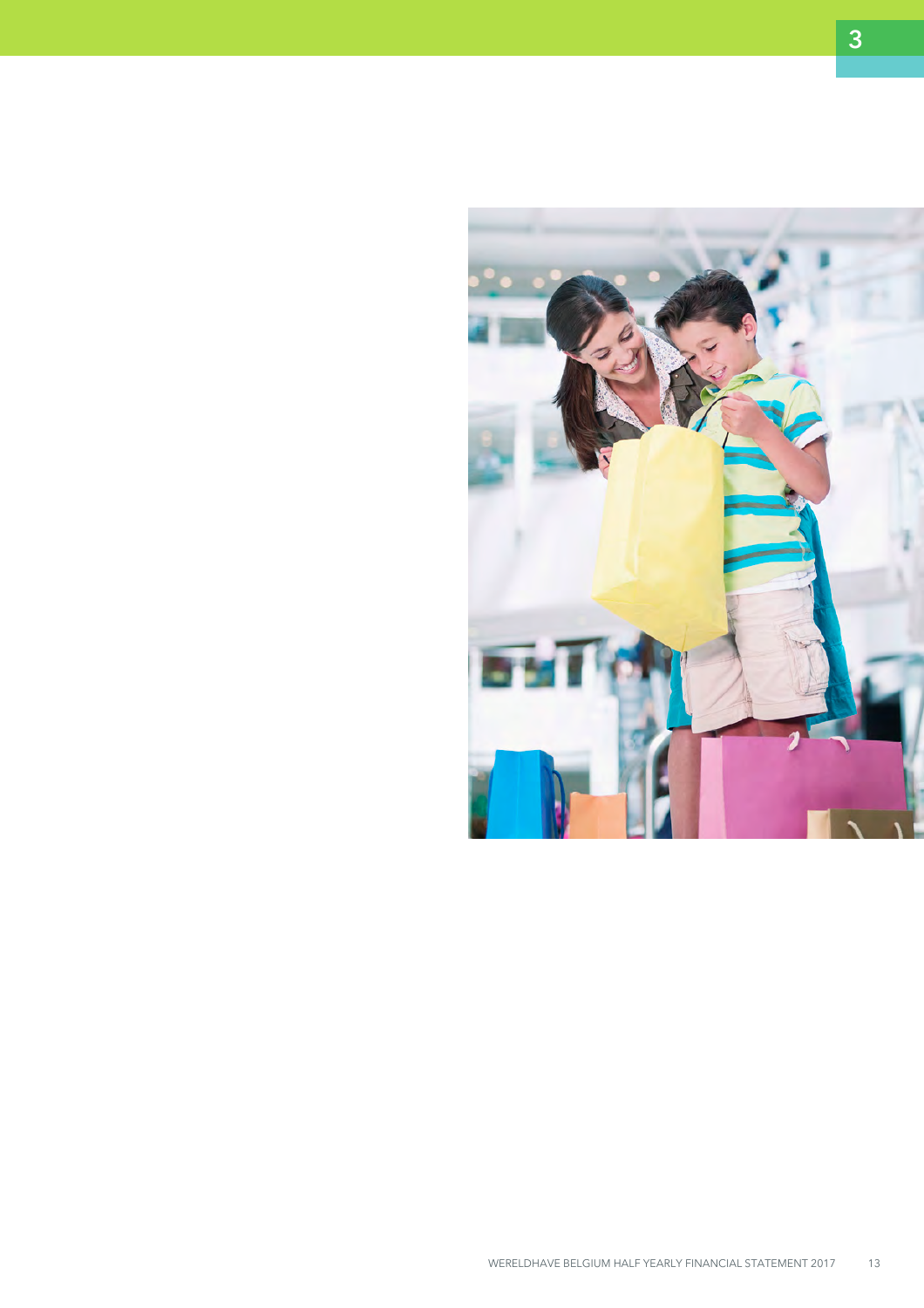## SUMMARISED FINANCIAL STATEMENTS 1ST HALF YEAR



3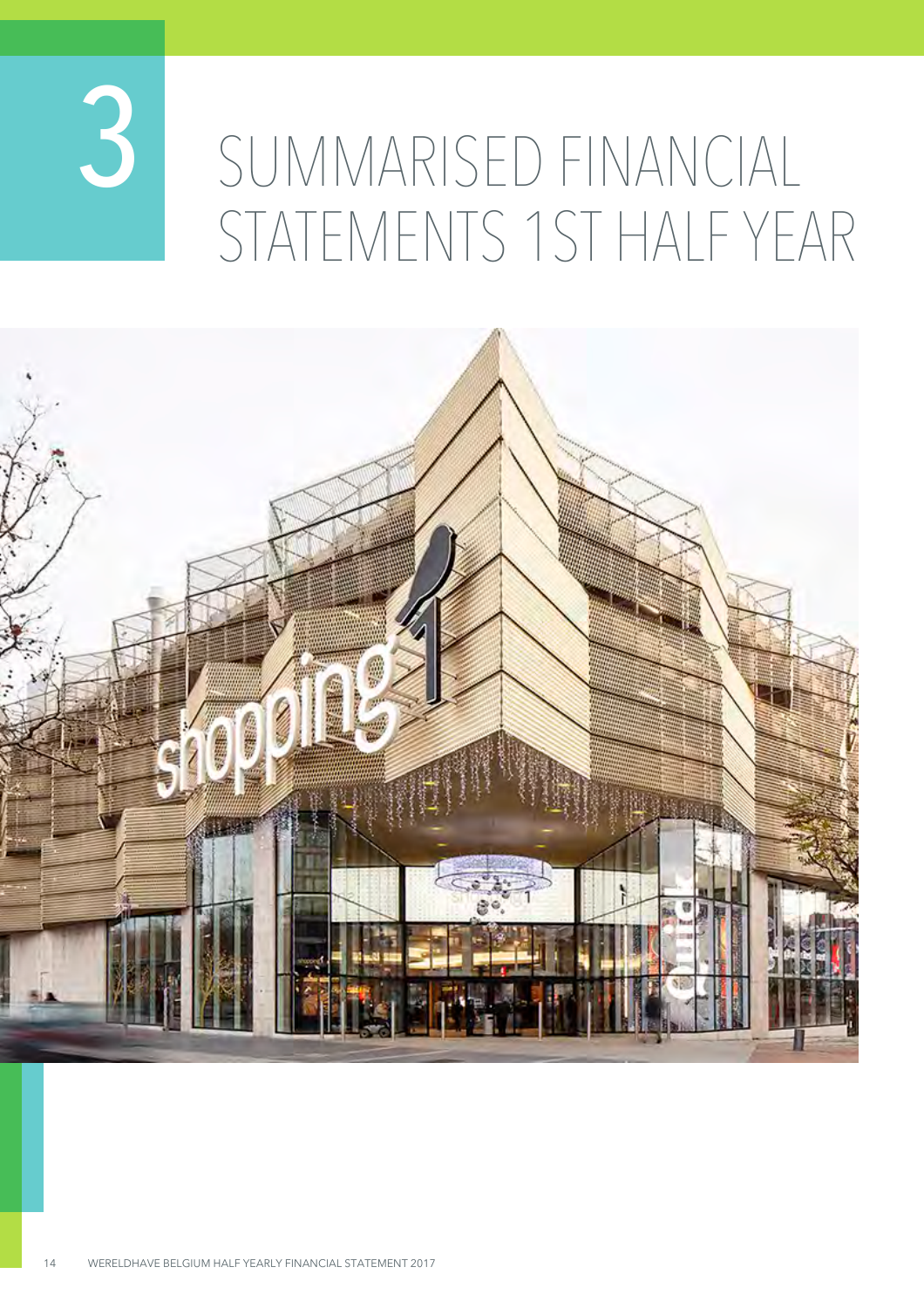## <span id="page-16-1"></span><span id="page-16-0"></span>CONSOLIDATED STATEMENT OF FINANCIAL POSITION

(X € 1,000)

| <b>ASSETS</b> |                                          | 31 DECEMBER 2016 | 30 JUNE 2017 |
|---------------|------------------------------------------|------------------|--------------|
| ъ.            | <b>Non-current assets</b>                |                  |              |
| C.            | Investment properties                    | 819,827          | 814,780      |
|               |                                          | 819,827          | 814,780      |
| D.            | Other tangible assets                    | 632              | 537          |
|               |                                          | 632              | 537          |
|               |                                          |                  |              |
| Ш.            | <b>Current assets</b>                    |                  |              |
| A.            | Assets held for sale                     |                  |              |
|               | Investment properties                    | 0                | 17,354       |
| D.            | Trade receivables                        | 9,451            | 11,443       |
| Е.            | Tax receivables and other current assets | 3,249            | 3,328        |
| F.            | Cash and cash equivalents                | 6,501            | 3,611        |
|               |                                          | 19,201           | 35,736       |
|               | <b>Total assets</b>                      | 839,660          | 851,053      |

|               | 31 DECEMBER 2016<br><b>SHAREHOLDERS' EQUITY</b>                            |         |                |
|---------------|----------------------------------------------------------------------------|---------|----------------|
| ъ.            | Shareholders' equity attributable to the parent company's shareholders     |         |                |
| А.            | Capital                                                                    | 292,774 | 292,774        |
| <b>B.</b>     | Issue premiums                                                             | 50,563  | 50,563         |
| $\mathsf{C}.$ | <b>Reserves</b>                                                            |         |                |
| a.            | Legal reserve                                                              | 36      | 36             |
| b.            | Reserve for the balance of changes in fair value of real estate properties | 113,007 | 139,371        |
| d.            | Reserve for the balance of changes in fair value of authorised hedging     |         |                |
|               | instruments subject to hedge accounting                                    | $-808$  | $-619$         |
| j.            | Reserve for actuarial gains and losses of defined pension schemes          | $-880$  | $-880$         |
| m.            | Other reserves                                                             | 986     | 986            |
| n.            | Accumulated result                                                         | 77,667  | 82,160         |
| D.            | Net result of the year                                                     | 66,241  | 20,154         |
|               |                                                                            | 599,586 | 584,545        |
| H.            | <b>Minority interests</b>                                                  | 0       | $\overline{0}$ |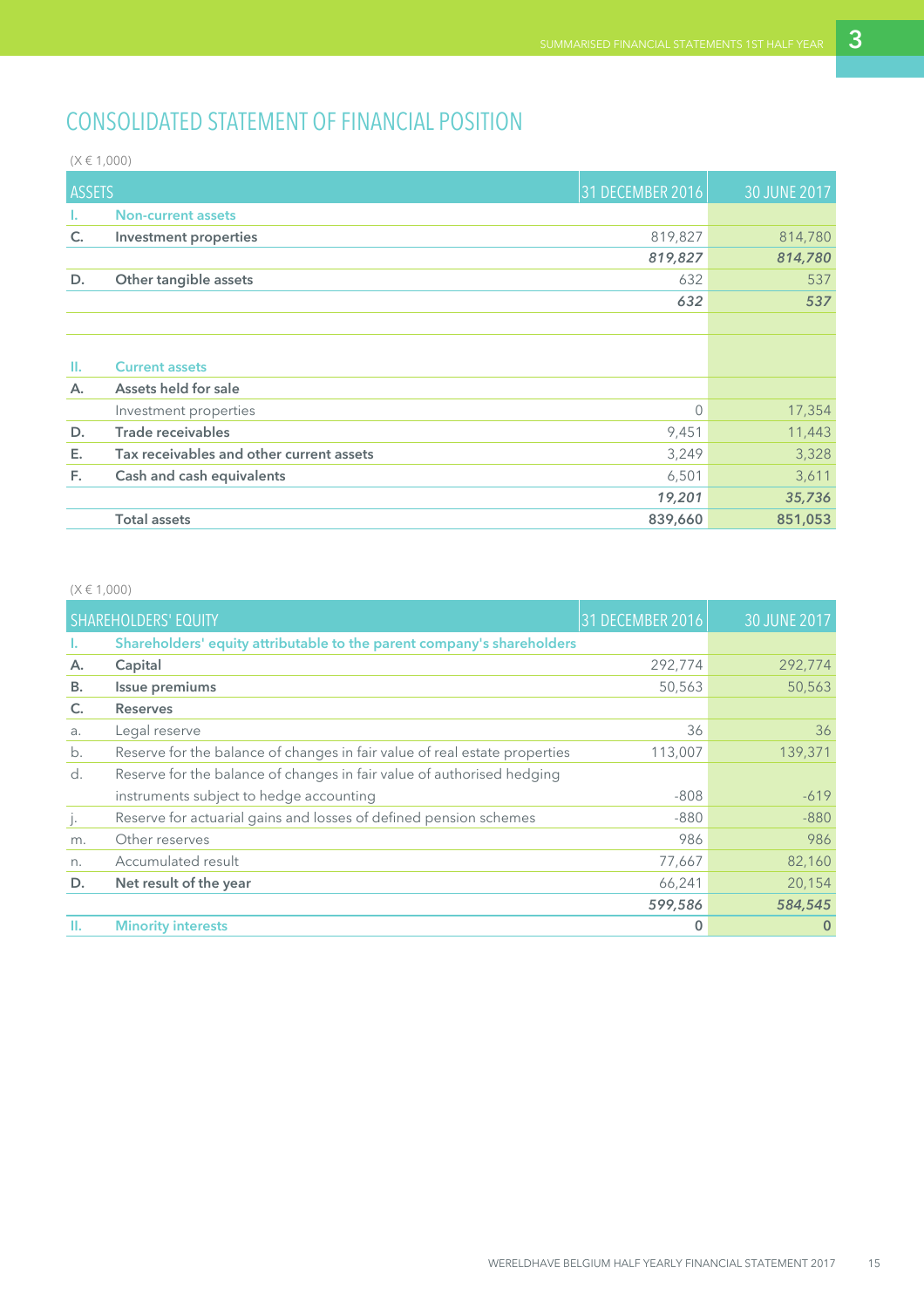| <b>LIABILITIES</b> |                                                        | 31 DECEMBER 2016 | 30 JUNE 2017 |
|--------------------|--------------------------------------------------------|------------------|--------------|
| T.                 | <b>Non-current liabilities</b>                         |                  |              |
| А.                 | <b>Provisions</b>                                      |                  |              |
|                    | Pensions                                               | 1,168            | 1,163        |
| <b>B.</b>          | Non-current financial liabilities                      |                  |              |
| a.                 | Credit institutions                                    | 140,000          | 186,000      |
| C.                 | Other                                                  |                  |              |
|                    | Other loans                                            | 22,000           | 22,000       |
|                    | Rent guarantees received                               | 497              | 697          |
| $C_{\cdot}$        | Other non-current financial liabilities                |                  |              |
|                    | Authorised hedging intruments                          | 808              | 619          |
| Ε.                 | Other non-current liabilities                          | 16,447           | $\bigcap$    |
| F.                 | Deferred taxes - liabilities                           |                  |              |
| $\mathsf{b}$ .     | Other                                                  | 1,799            | 1,837        |
|                    |                                                        | 182,719          | 212,316      |
|                    |                                                        |                  |              |
| Ш.                 | <b>Current liabilities</b>                             |                  |              |
| <b>B.</b>          | <b>Current financial liabilities</b>                   |                  |              |
| a.                 | Credit institutions                                    | 45,200           | 26,000       |
| C.                 | Other                                                  |                  |              |
|                    | Other                                                  | 434              | 1,534        |
| D.                 | Trade payables and other current liabilities           |                  |              |
| b.                 | Other                                                  |                  |              |
|                    | Suppliers                                              | 5,821            | 2,146        |
|                    | Taxes, remunerations and social security contributions | 1,162            | 798          |
| Е.                 | Other current liabilities                              | 0                | 16,447       |
| F.                 | Accrued charges and deferred income                    |                  |              |
|                    | Real estate income received in advance                 | 1,570            | 1,112        |
|                    | Other                                                  | 3,168            | 6,155        |
|                    |                                                        | 57,355           | 54,192       |
|                    | Total shareholders' equity and liabilities             | 839,660          | 851,053      |
|                    |                                                        |                  |              |
|                    | Net asset value per share ( $x \in 1$ )                | 86.41            | 84.24        |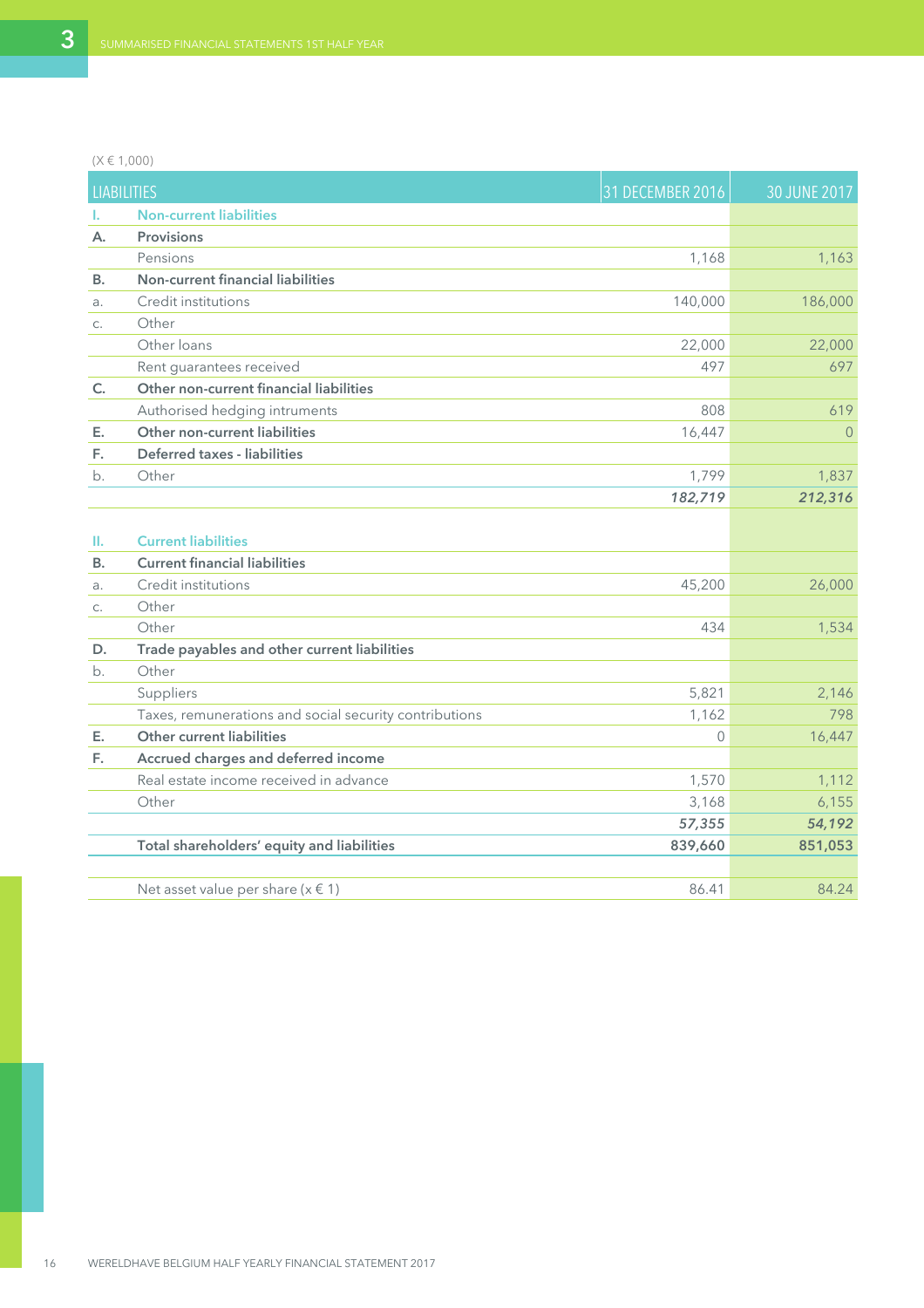## <span id="page-18-1"></span><span id="page-18-0"></span>CONSOLIDATED PROFIT AND LOSS ACCOUNT

|      |                                                                         |          | $1ST$ HALF YEAR 2016 $1ST$ HALF YEAR 2017 |
|------|-------------------------------------------------------------------------|----------|-------------------------------------------|
| Ι.   | <b>Rental income</b>                                                    |          |                                           |
|      | Rent                                                                    | 25,063   | 25,078                                    |
|      | Indemnification for early termination of lease                          | 287      | 388                                       |
|      | Net rental income                                                       | 25,350   | 25,466                                    |
| V.   | Recovery of rental charges and taxes normally paid by the tenant on let |          |                                           |
|      | properties                                                              | 5,448    | 5,572                                     |
| VII. | Rental charges and taxes normally paid by the tenant on let properties  | $-5,752$ | $-5,931$                                  |
|      |                                                                         | $-304$   | $-359$                                    |
|      | Property result                                                         | 25,046   | 25,107                                    |
|      |                                                                         |          |                                           |
| IX.  | <b>Technical costs</b>                                                  |          |                                           |
|      | Recurrent technical costs                                               |          |                                           |
|      | Repairs                                                                 | $-154$   | $-269$                                    |
|      | Insurance premiums                                                      | $-18$    | $-23$                                     |
|      |                                                                         | $-172$   | $-292$                                    |
| X.   | <b>Commercial costs</b>                                                 |          |                                           |
|      | Agency commissions                                                      | $-158$   | $-150$                                    |
|      | Publicity                                                               | $-107$   | $-56$                                     |
|      |                                                                         | $-265$   | $-206$                                    |
| XI.  | Charges and taxes on non-let properties                                 |          |                                           |
|      | Costs on non-let properties                                             | $-404$   | $-406$                                    |
|      | Real estate tax on non-let properties                                   | $-25$    | $-53$                                     |
|      |                                                                         | $-429$   | $-459$                                    |
| XII. | <b>Property management costs</b>                                        |          |                                           |
|      | (Internal) property management costs                                    | $-588$   | $-566$                                    |
|      |                                                                         | $-588$   | $-566$                                    |
|      | <b>Property charges</b>                                                 | $-1,454$ | $-1,523$                                  |
|      | Property operating results                                              | 23,592   | 23,584                                    |
| XIV. | <b>General company costs</b>                                            |          |                                           |
|      | Staff costs                                                             | $-1,179$ | $-1,351$                                  |
|      | Other                                                                   | $-1,019$ | $-1,425$                                  |
| XV.  | Other operating income and charges                                      | 474      | 164                                       |
|      |                                                                         | $-1,724$ | $-2,612$                                  |
|      | Operating results before result on the portfolio                        | 21,868   | 20,972                                    |
|      |                                                                         |          |                                           |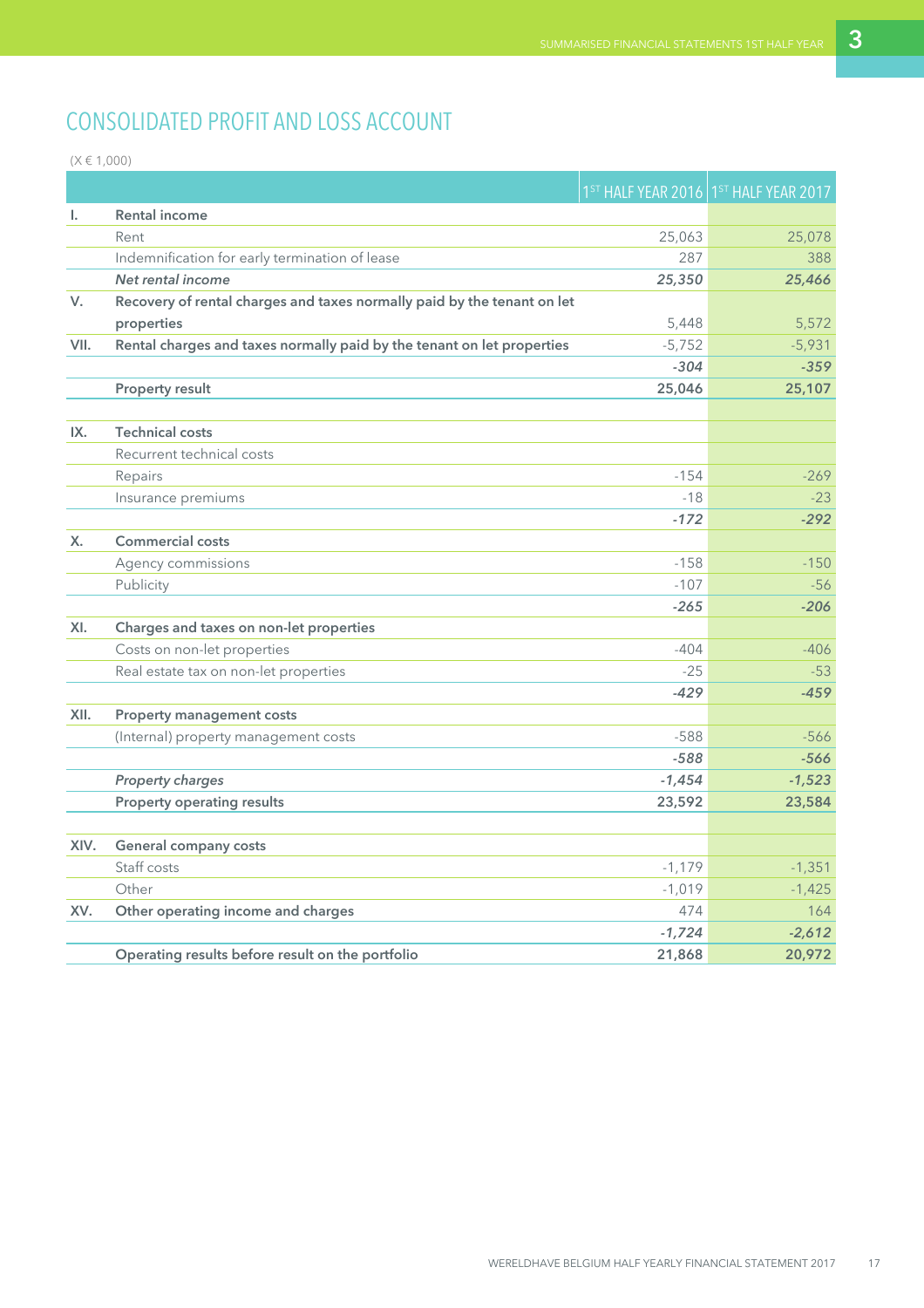|       |                                                                          |          | 1 <sup>ST</sup> HALF YEAR 2016 1 <sup>ST</sup> HALF YEAR 2017 |
|-------|--------------------------------------------------------------------------|----------|---------------------------------------------------------------|
| XVII. | Result on disposals of other non-financial assets                        |          |                                                               |
|       | Net sales of other non-financial assets (sale price - transaction costs) | 13       | 5                                                             |
|       |                                                                          | 13       | 5                                                             |
|       | XVIII. Variations in the fair value of investment properties             |          |                                                               |
|       | Positive variations in the fair value of investment properties           | 5,370    | 11,825                                                        |
|       | Negative variations in the fair value of investment properties           | $-6,487$ | $-11,483$                                                     |
|       |                                                                          | $-1,117$ | 342                                                           |
| XIX.  | Other result on portfolio                                                | $\Omega$ | $\Omega$                                                      |
|       |                                                                          | 0        | $\Omega$                                                      |
|       |                                                                          | $-1,104$ | 347                                                           |
|       | <b>Operating result</b>                                                  | 20,764   | 21,319                                                        |
| XX.   | <b>Financial income</b>                                                  |          |                                                               |
|       | Interests and dividends received                                         | 4        | 314                                                           |
| XXI.  | Net interest charges                                                     |          |                                                               |
|       | Nominal interest charges on loans                                        | $-1,155$ | $-1,239$                                                      |
| XXII. | Other financial charges                                                  |          |                                                               |
|       | Bank charges and other commissions                                       | -44      | $-52$                                                         |
|       | <b>Financial result</b>                                                  | $-1,195$ | $-977$                                                        |
|       | Result before tax                                                        | 19,569   | 20,342                                                        |
| XXV.  | Corporate tax                                                            |          |                                                               |
|       | Corporate tax                                                            | $-45$    | $-142$                                                        |
|       | Deferred tax on market fluctuations of investment properties             | $-7$     | $-46$                                                         |
|       | Tax                                                                      | $-52$    | $-188$                                                        |
|       | Net result                                                               | 19,517   | 20,154                                                        |
|       | Net result shareholders of the Group                                     | 19,517   | 20,154                                                        |
|       | Result per share ( $x \in 1$ )                                           | 2.81     | 2.90                                                          |
|       | Diluted result per share ( $x \notin 1$ )                                | 2.81     | 2.90                                                          |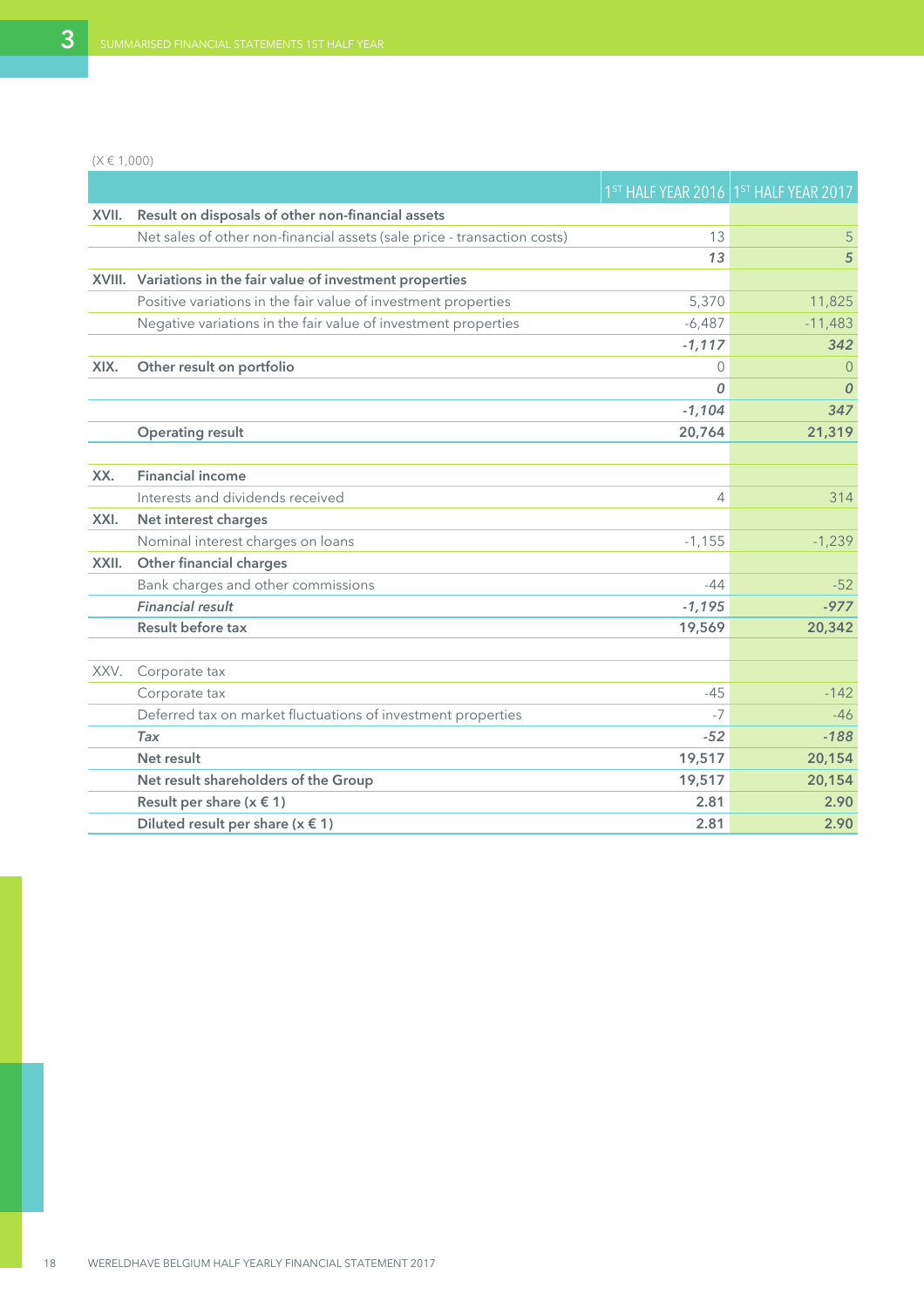## <span id="page-20-1"></span><span id="page-20-0"></span>CONSOLIDATED STATEMENT OF NET RESULT FROM CORE (1) AND NON-CORE (2) ACTIVITIES TO 30 JUNE

 $(X \in 1,000)$ 

|       |                                    | 1ST HALF YEAR 2016 |          | 1ST HALF YEAR 2017 |           |
|-------|------------------------------------|--------------------|----------|--------------------|-----------|
|       |                                    | (1)                | (2)      | (1)                | (2)       |
|       | Net rental income                  | 25,350             |          | 25,466             |           |
|       | Rental charges and taxes           |                    |          |                    |           |
|       | normally paid by the tenant on     |                    |          |                    |           |
|       | let properties                     | $-304$             |          | $-359$             |           |
|       | Property charges                   |                    |          |                    |           |
| IX.   | Technical costs                    | $-172$             |          | $-292$             |           |
| Х.    | Commercial costs                   | $-265$             |          | $-206$             |           |
| XL    | Charges and taxes on non-let       |                    |          |                    |           |
|       | properties                         | $-429$             |          | $-459$             |           |
| XII.  | Property management costs          | $-588$             |          | $-566$             |           |
| XIV.  | General company costs              | $-2,198$           |          | $-2,776$           |           |
| XV.   | Other operating income and         |                    |          |                    |           |
|       | charges                            | 474                |          | 164                |           |
|       |                                    |                    |          |                    |           |
|       | Operating results before result    |                    |          |                    |           |
|       | on the portfolio                   | 21,868             |          | 20,972             |           |
|       |                                    |                    |          |                    |           |
| XVII. | Result on disposals of other       |                    |          |                    |           |
|       | non financial assets               | 13                 |          | 5                  |           |
|       | XVIII. Change in fair value of the |                    |          |                    |           |
|       | investment properties              |                    |          |                    |           |
|       | - positive                         |                    | 5,370    |                    | 11,825    |
|       | - negative                         |                    | $-6,487$ |                    | $-11,483$ |
| XIX.  | Other result on portfolio          |                    | $\Omega$ |                    | $\theta$  |
|       | <b>Operating result</b>            | 21,881             | $-1,117$ | 20,977             | 342       |
|       |                                    |                    |          |                    |           |
|       | Financial result                   | $-1,195$           | $\Omega$ | $-977$             | $\bigcap$ |
|       | Result before tax                  | 20,686             | $-1,117$ | 20,000             | 342       |
|       | Corporate tax                      | $-45$              | $-7$     | $-142$             | $-46$     |
|       |                                    |                    |          |                    |           |
|       | Net result                         | 20,641             | $-1,124$ | 19,858             | 296       |
|       |                                    |                    |          |                    |           |
|       | Profit per share $(x \in 1)$       | 2.97               | $-0.16$  | 2.86               | 0.04      |
|       |                                    |                    |          |                    |           |

(1) The net result from core activities is the operating result before the portfolio result minus the financial result and taxation, and excluding variations in the fair value of financial derivatives (that are not treated as hedge accounting in accordance with IAS 39) and other non-distributable items on the basis of the company financial statements of Wereldhave Belgium.

(2) The result from non-core activities (portfolio result) comprises (i) the result on sale of property investments, (ii) the variations in the fair value of property investments, and (iii) the other portfolio result.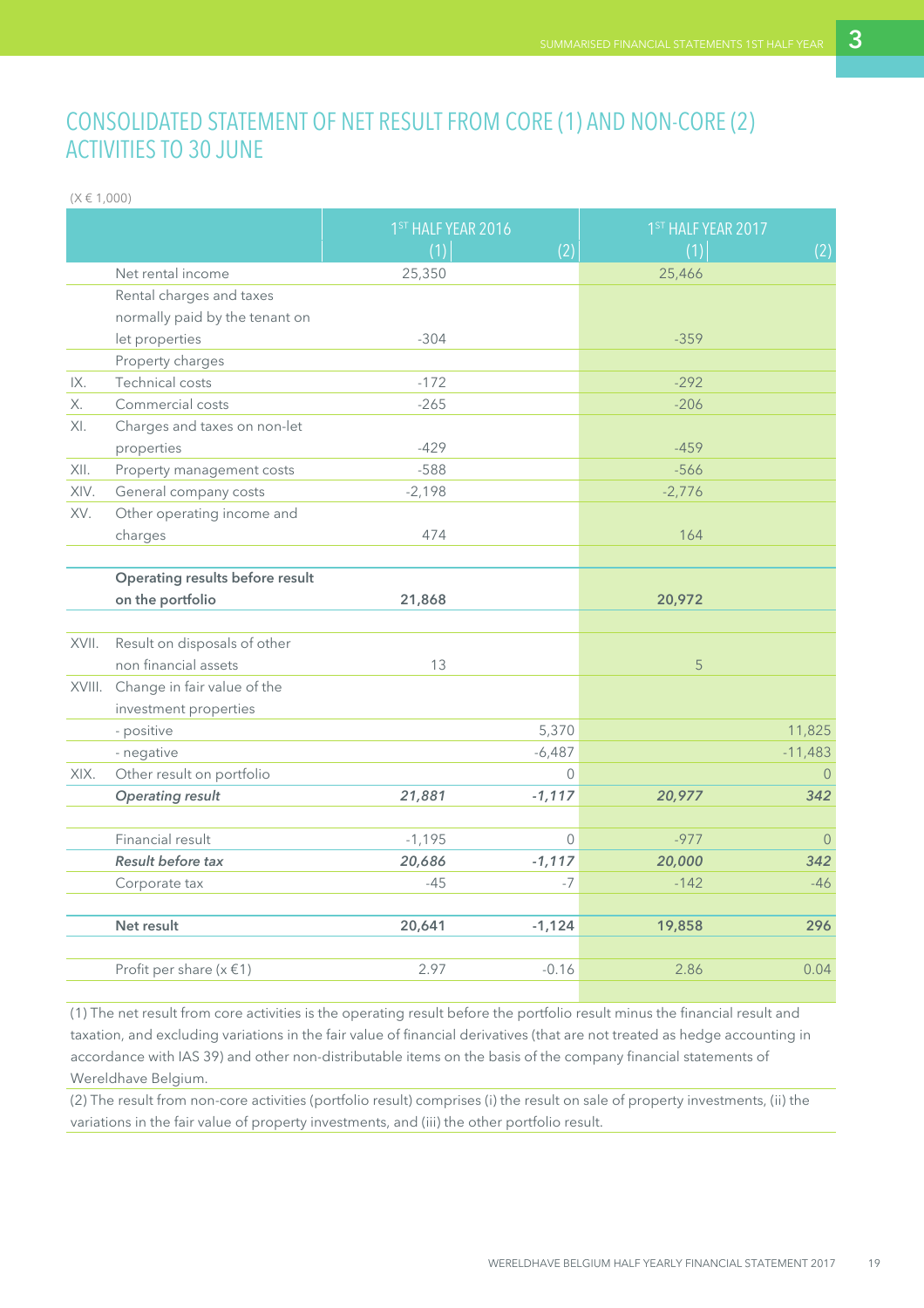## <span id="page-21-1"></span><span id="page-21-0"></span>STATEMENT OF COMPREHENSIVE INCOME

|    |                                                                         | 31 DECEMBER 2016 | 30 JUNE 2017 |
|----|-------------------------------------------------------------------------|------------------|--------------|
|    | <b>Net result</b>                                                       | 19,517           | 20,154       |
|    |                                                                         |                  |              |
| H. | Other comprehensive income                                              |                  |              |
|    | Items taken in the result                                               |                  |              |
| B. | Changes in the effective part of the fair value of authorised cash flow |                  |              |
|    | hedge instruments as defined under IFRS                                 | $-374$           | 189          |
| C. | Changes in the fair value of financial assets available for sale        | ∩                | $\bigcap$    |
|    | Items not taken in the result                                           |                  |              |
| Е. | Actuarial gains and losses of pledged pension schemes                   | $\Omega$         | $\bigcap$    |
|    |                                                                         | $-374$           | 189          |
|    | Comprehensive income (I + II)                                           | 19,143           | 20,343       |
|    | Attributable to:                                                        |                  |              |
|    | Minority interests                                                      | 0                | $\Omega$     |
|    | Shareholders of the group                                               | 19,143           | 20,343       |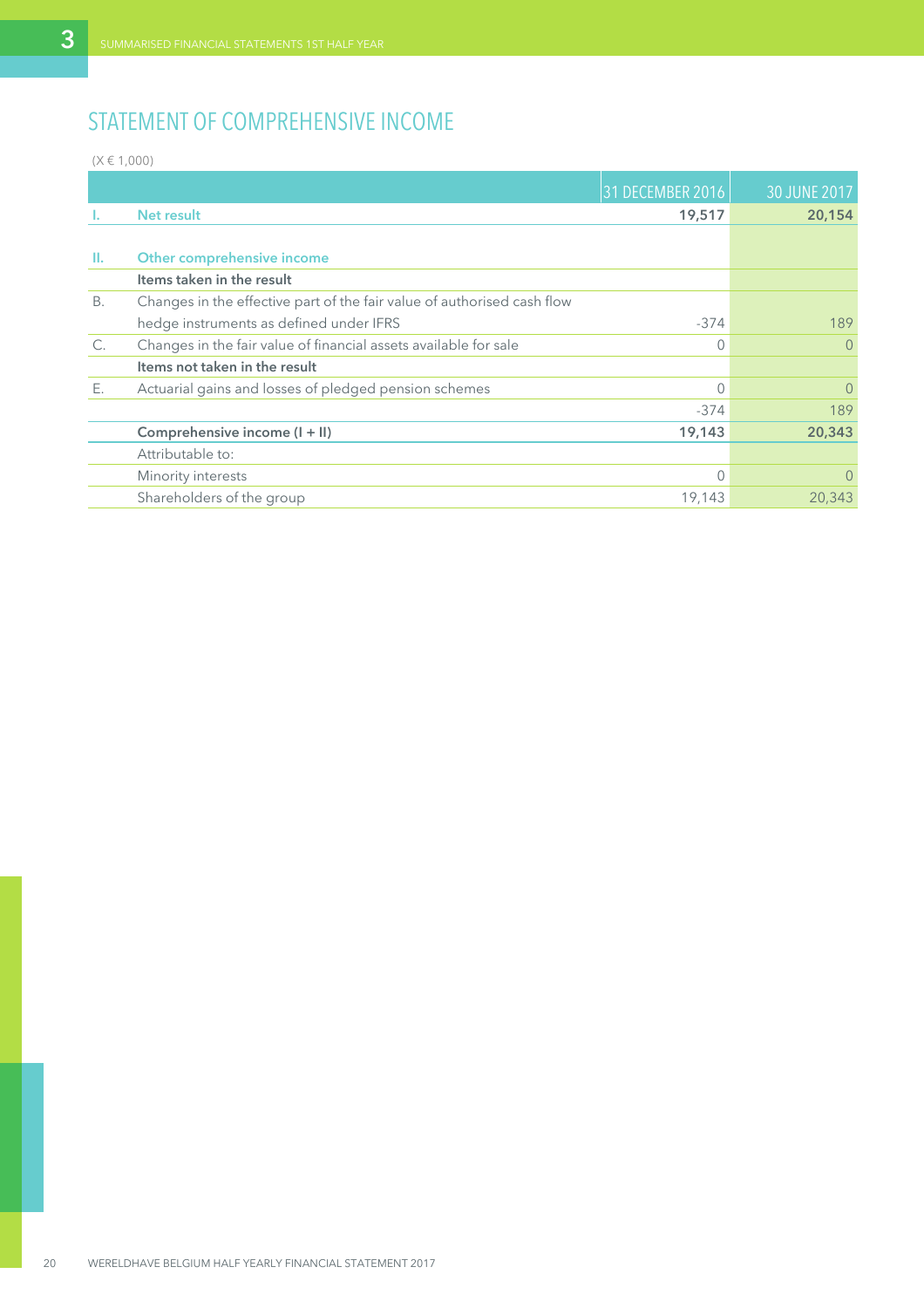## <span id="page-22-1"></span><span id="page-22-0"></span>CONSOLIDATED CASH FLOW STATEMENT

|                                                     | 1ST HALF YEAR 2016       | 1ST HALF YEAR 2017 |
|-----------------------------------------------------|--------------------------|--------------------|
| <b>Cash flow from operating activities</b>          |                          |                    |
| Net result before tax                               | 19,569                   | 20,342             |
| Income from interest and dividends                  | $-4$                     | $-2$               |
| Result exclusive of dividend received               | 19,565                   | 20,340             |
| Depreciation tangible assets                        | 133                      | 108                |
| Rental discounts and investments                    | 291                      | 331                |
| Interest charges                                    | 1,194                    | 1,291              |
| Variations in the fair value of investment property | 1,117                    | $-342$             |
| Movements in provisions                             | $-4,635$                 | $-1,592$           |
| Movements in short term debts                       | $-792$                   | 1,642              |
| Corporate tax paid                                  | $-287$                   | $\Omega$           |
| Corporate tax received                              | 2,891                    | $\bigcap$          |
|                                                     | $-88$                    | 1,437              |
| Net cash flow from operating activities             | 19,477                   | 21,777             |
| <b>Cash flow from investment activities</b>         |                          |                    |
| Sale real estate certificates                       | 790                      | $\bigcap$          |
| Payment for investment property                     | $-4,343$                 | $-14,609$          |
| Acquisition furniture and vehicles                  | $-169$                   | $-33$              |
| Interest and dividend received                      | $\overline{\mathcal{L}}$ | $\overline{2}$     |
| Net cash flow from investment activities            | $-3,718$                 | $-14,639$          |
| <b>Cash flow from financial activities</b>          |                          |                    |
| Appeal credit institutions/Other                    | 80,000                   | 72,000             |
| Repayment credit institutions/Other                 | $-63,000$                | $-45,200$          |
| Dividends paid                                      | $-34,000$                | $-35,389$          |
| Interest paid                                       | $-1,369$                 | $-1,439$           |
| Net cash flow from financing activities             | $-18,369$                | $-10,028$          |
|                                                     |                          |                    |
| Net cash flow                                       | $-2,609$                 | $-2,890$           |
| <b>Cash &amp; bank balances</b>                     |                          |                    |
| At 1 January                                        | 6,231                    | 6,501              |
| Increase/decrease cash and bank balances            | $-2,610$                 | $-2,890$           |
| At 30 June                                          | 3,621                    | 3,611              |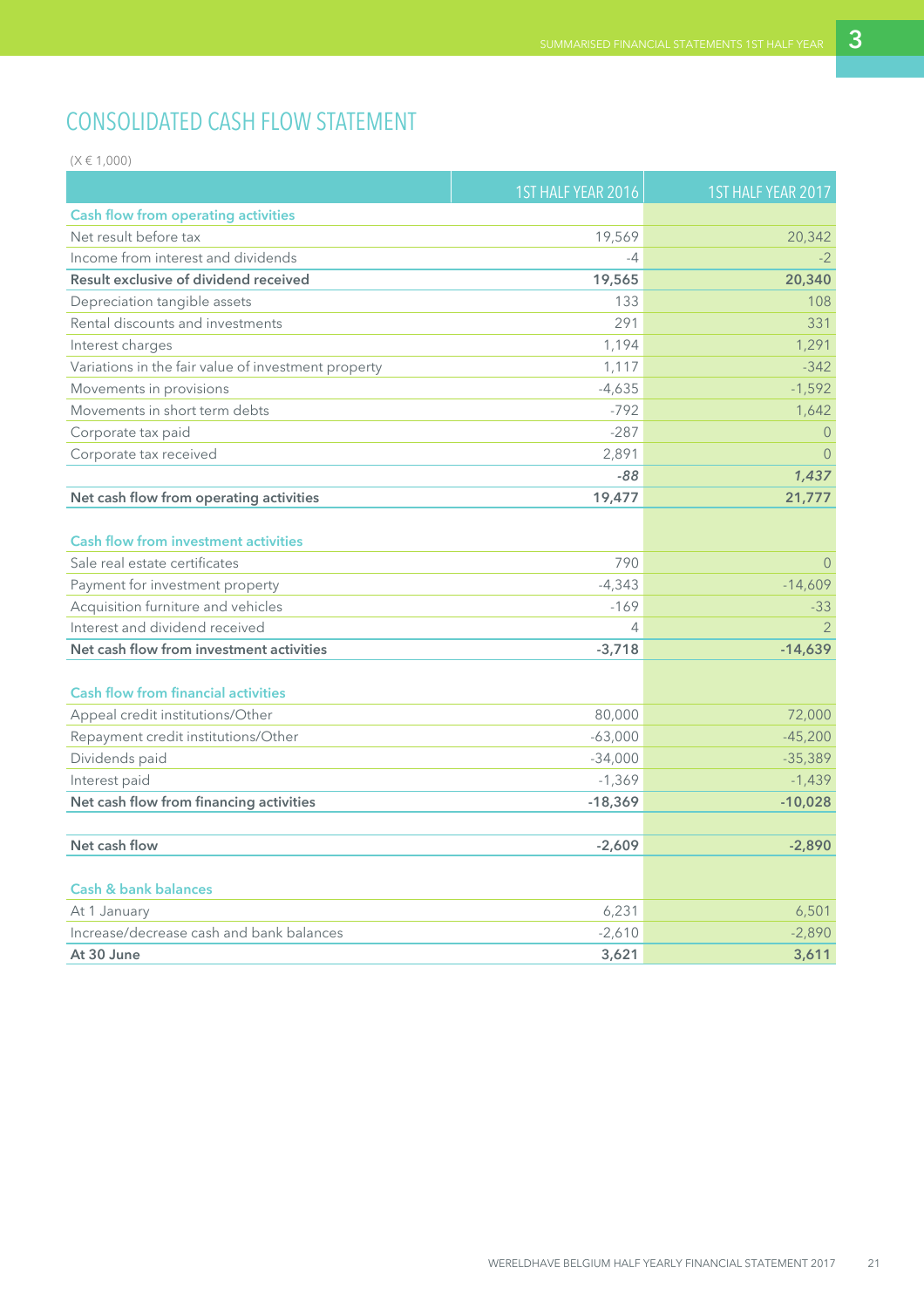## <span id="page-23-1"></span><span id="page-23-0"></span>CONSOLIDATED STATEMENT OF MOVEMENTS IN EQUITY

(X € 1,000)

|                                                     |             |                      |                       |               | <b>RESERVE FOR THE</b>        |
|-----------------------------------------------------|-------------|----------------------|-----------------------|---------------|-------------------------------|
|                                                     |             |                      |                       |               | <b>BALANCE OF CHANGES</b>     |
|                                                     |             |                      |                       |               | IN FAIR VALUE OF              |
| 2016                                                | <b>NOTE</b> | <b>SHARE CAPITAL</b> | <b>ISSUE PREMIUMS</b> | LEGAL RESERVE | <b>REAL ESTATE PROPERTIES</b> |
| <b>Balance at 1 January 2016</b>                    |             | 292,774              | 50,563                | 36            | 103,745                       |
|                                                     |             |                      |                       |               |                               |
|                                                     |             |                      |                       |               |                               |
| Variations in the fair value of hedging instruments |             |                      |                       |               |                               |

#### Transfer from reserves Provisions for pensions Other **Net result** Transfer of the result on the portfolio to reserve for the balance of changes in fair value of real estate properties and the contract of the contract of the contract of the contract of the contract of the contract of the contract of the contract of the contract of the contract of the contract of the contract of the contract of Dividend over 2015 a **Balans per 31 december 2016 292,774 50,563 36 113,007**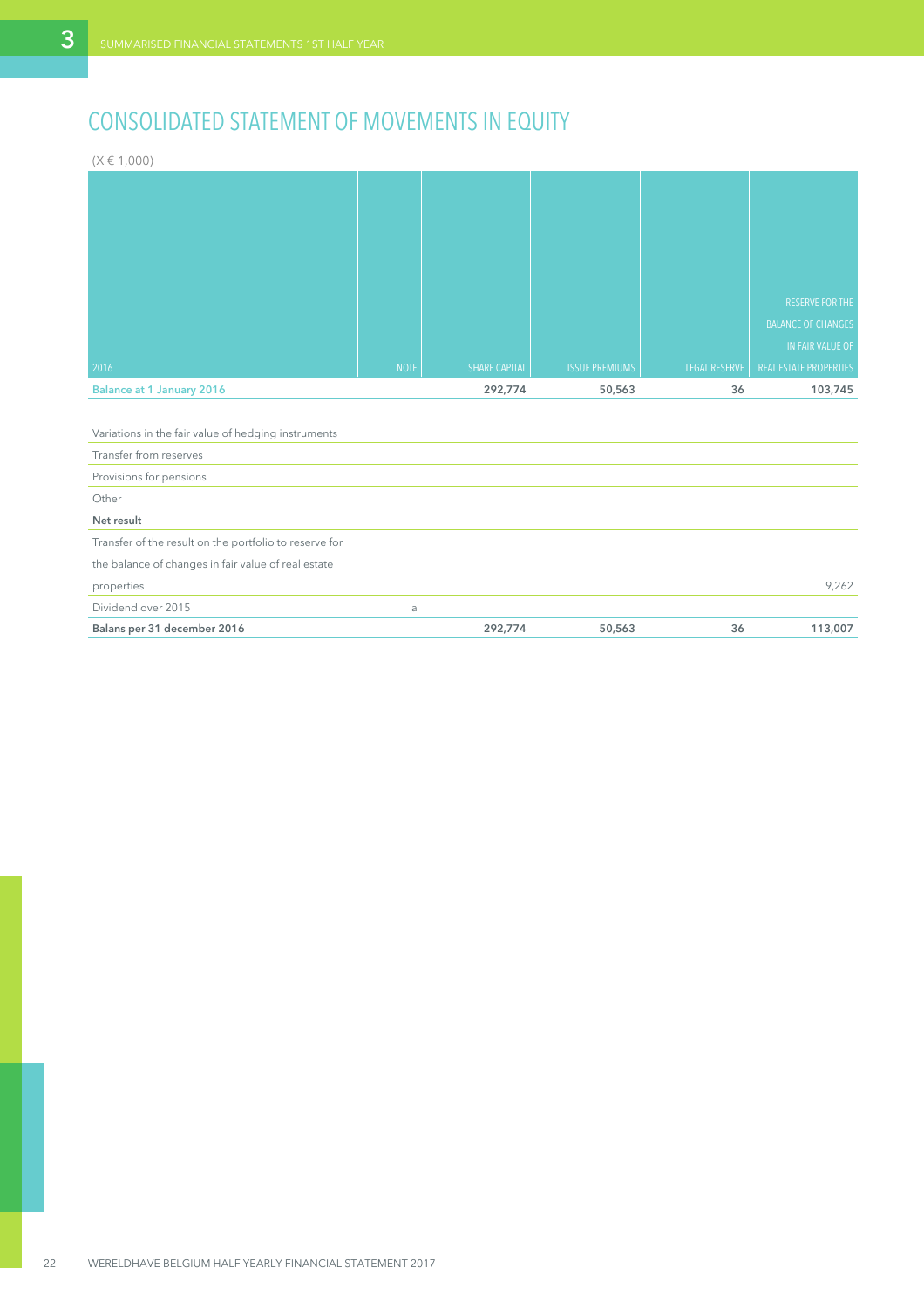| $(X \in 1,000)$                |                           |                          |                       |                    |                        |              |
|--------------------------------|---------------------------|--------------------------|-----------------------|--------------------|------------------------|--------------|
|                                |                           |                          |                       |                    |                        |              |
|                                |                           |                          |                       |                    |                        |              |
|                                |                           |                          |                       |                    |                        |              |
|                                |                           |                          |                       |                    |                        |              |
|                                |                           |                          |                       |                    |                        |              |
| <b>RESERVE FOR THE BALANCE</b> | <b>RESERVE FOR THE</b>    |                          |                       |                    |                        |              |
| OF CHANGES IN FAIR VALUE       | <b>BALANCE OF CHANGES</b> | <b>RESERVE FOR</b>       |                       |                    |                        |              |
| OF AUTHORISED HEDGING          | IN FAIR VALUE OF          | ACTUARIAL GAINS AND      |                       |                    |                        |              |
| <b>INSTRUMENTS SUBJECT TO</b>  | <b>FINANCIAL ASSETS</b>   | <b>LOSSES OF DEFINED</b> |                       |                    |                        |              |
|                                |                           |                          |                       |                    |                        |              |
| HEDGE ACCOUNTING               | <b>AVAILABLE FOR SALE</b> | PENSION SCHEMES          | <b>OTHER RESERVES</b> | ACCUMULATED RESULT | NET RESULT OF THE YEAR | <b>TOTAL</b> |
| $-733$                         | $\circ$                   | $-993$                   | 986                   | 120,932            |                        | 567,310      |
|                                |                           |                          |                       |                    |                        |              |
| $-75$                          |                           |                          |                       |                    |                        | $-75$        |
|                                |                           | 113                      |                       |                    |                        | 113          |
|                                |                           |                          |                       | $-2$               |                        | $-2$         |
|                                |                           |                          |                       |                    |                        | $\circ$      |
|                                |                           |                          |                       |                    | 66,241                 | 66,241       |

|        |        |     | $-9,262$  |        |           |
|--------|--------|-----|-----------|--------|-----------|
|        |        |     | $-34,001$ |        | $-34,001$ |
| $-808$ | $-880$ | 986 | 77,667    | 66,241 | 599,586   |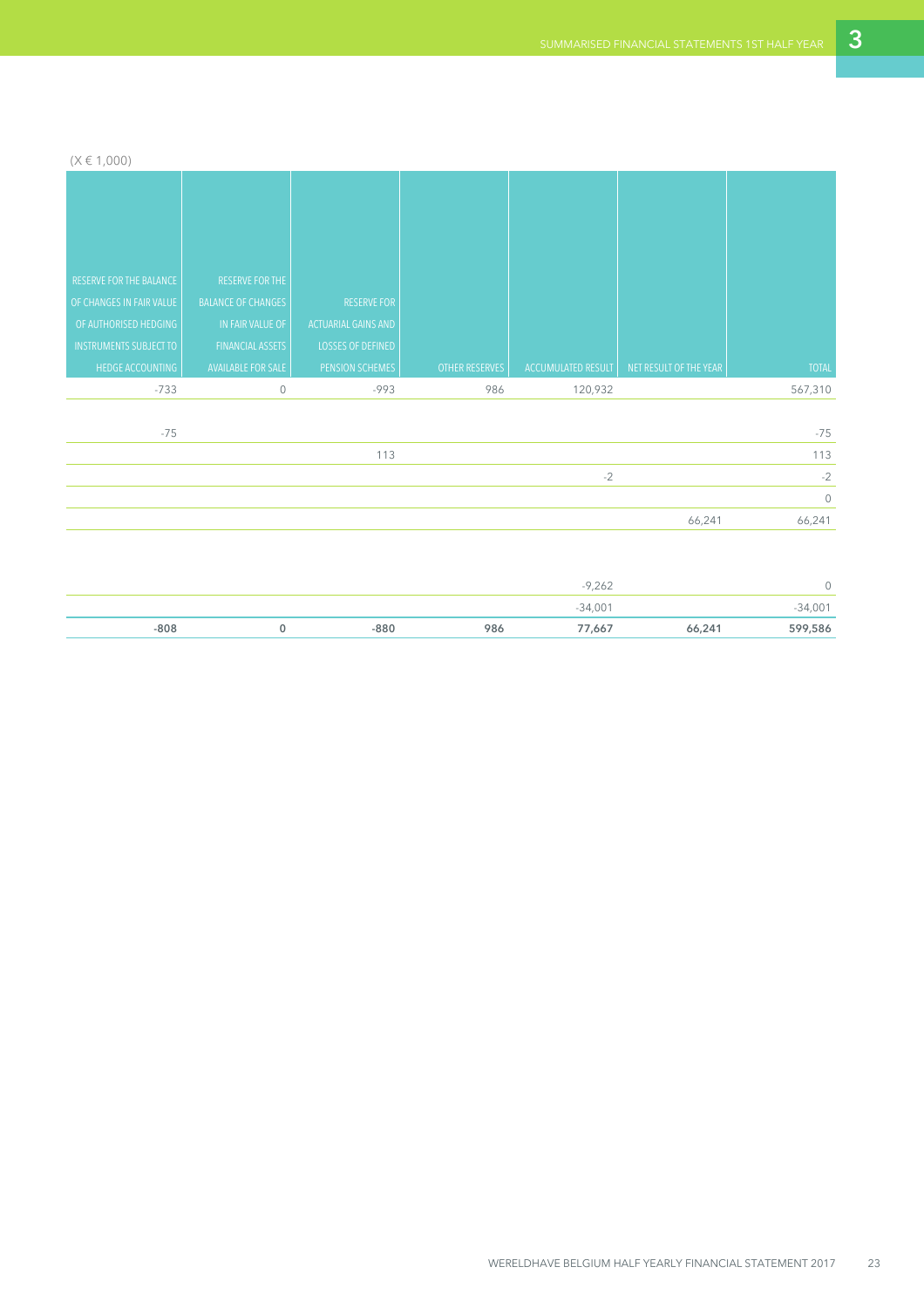| $(X \in 1,000)$                                        |             |                      |                       |                      |                           |
|--------------------------------------------------------|-------------|----------------------|-----------------------|----------------------|---------------------------|
|                                                        |             |                      |                       |                      |                           |
|                                                        |             |                      |                       |                      |                           |
|                                                        |             |                      |                       |                      |                           |
|                                                        |             |                      |                       |                      |                           |
|                                                        |             |                      |                       |                      |                           |
|                                                        |             |                      |                       |                      | <b>RESERVE FOR THE</b>    |
|                                                        |             |                      |                       |                      | <b>BALANCE OF CHANGES</b> |
|                                                        |             |                      |                       |                      | IN FAIR VALUE OF          |
| 2017                                                   | <b>NOTE</b> | <b>SHARE CAPITAL</b> | <b>ISSUE PREMIUMS</b> | <b>LEGAL RESERVE</b> | REAL ESTATE PROPERTIES    |
| Balans per 1 januari 2017                              |             | 292,774              | 50,563                | 36                   | 113,007                   |
|                                                        |             |                      |                       |                      |                           |
|                                                        |             |                      |                       |                      |                           |
| Variations in the fair value of hedging instruments    |             |                      |                       |                      |                           |
| Transfer from reserves                                 |             |                      |                       |                      |                           |
| Provisions for pensions                                |             |                      |                       |                      |                           |
| Other                                                  |             |                      |                       |                      |                           |
| Net result                                             |             |                      |                       |                      |                           |
| Transfer of the result on the portfolio to reserve for |             |                      |                       |                      |                           |
| the balance of changes in fair value of real estate    |             |                      |                       |                      |                           |
| properties                                             | $\mathbf b$ |                      |                       |                      | 26,364                    |
| Dividend over 2016                                     | $\mathsf C$ |                      |                       |                      |                           |

| $(X \in 1.000$ |  |  |  |
|----------------|--|--|--|
|                |  |  |  |
|                |  |  |  |

| Explanation  |                                                                                                         |
|--------------|---------------------------------------------------------------------------------------------------------|
| a            | Dividend paid 2015                                                                                      |
|              | € 4.90 (net € 3.577) per share: $\epsilon$ -34,001                                                      |
| b            | Changes in fair value of the investment properties portfolio over 2016. Reclassification of the heading |
|              | 'Accumulated result'.                                                                                   |
| $\mathsf{C}$ | Dividend paid 2016                                                                                      |
|              | € 5.10 (net € 3.57) per share: $€ -35,389$                                                              |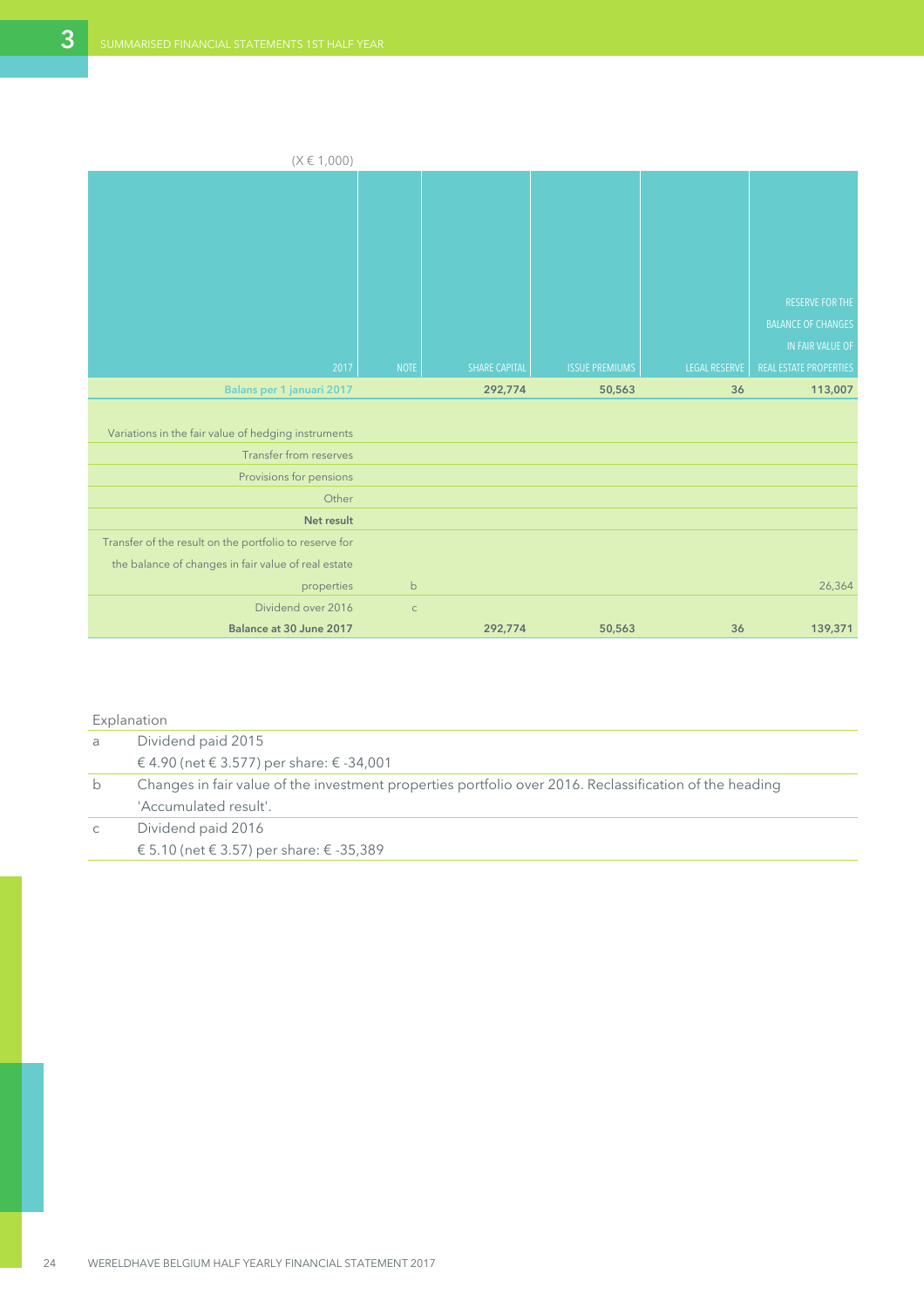| $(X \in 1,000)$               |                           |                            |                       |                    |                        |              |
|-------------------------------|---------------------------|----------------------------|-----------------------|--------------------|------------------------|--------------|
|                               |                           |                            |                       |                    |                        |              |
|                               |                           |                            |                       |                    |                        |              |
|                               |                           |                            |                       |                    |                        |              |
|                               |                           |                            |                       |                    |                        |              |
|                               |                           |                            |                       |                    |                        |              |
| RESERVE FOR THE BALANCE       | RESERVE FOR THE           |                            |                       |                    |                        |              |
| OF CHANGES IN FAIR VALUE      | <b>BALANCE OF CHANGES</b> | <b>RESERVE FOR</b>         |                       |                    |                        |              |
| OF AUTHORISED HEDGING         | IN FAIR VALUE OF          | <b>ACTUARIAL GAINS AND</b> |                       |                    |                        |              |
| <b>INSTRUMENTS SUBJECT TO</b> | <b>FINANCIAL ASSETS</b>   | <b>LOSSES OF DEFINED</b>   |                       |                    |                        |              |
| HEDGE ACCOUNTING              | AVAILABLE FOR SALE        | PENSION SCHEMES            | <b>OTHER RESERVES</b> | ACCUMULATED RESULT | NET RESULT OF THE YEAR | <b>TOTAL</b> |
| $-808$                        | $\mathbb O$               | $-880$                     | 986                   | 143,908            |                        | 599,586      |
|                               |                           |                            |                       |                    |                        |              |
| 189                           |                           |                            |                       |                    |                        | 189          |
|                               |                           |                            |                       |                    |                        | $\mathbf 0$  |
|                               |                           |                            |                       |                    |                        | $\mathbf 0$  |
|                               |                           |                            |                       | 5                  |                        | 5            |
|                               |                           |                            |                       |                    | 20,154                 | 20,154       |
|                               |                           |                            |                       |                    |                        |              |
|                               |                           |                            |                       |                    |                        |              |
|                               |                           |                            |                       | $-26,364$          |                        | $\theta$     |
|                               |                           |                            |                       | $-35,389$          |                        | $-35,389$    |
| $-619$                        | $\pmb{0}$                 | $-880$                     | 986                   | 82,160             | 20,154                 | 584,545      |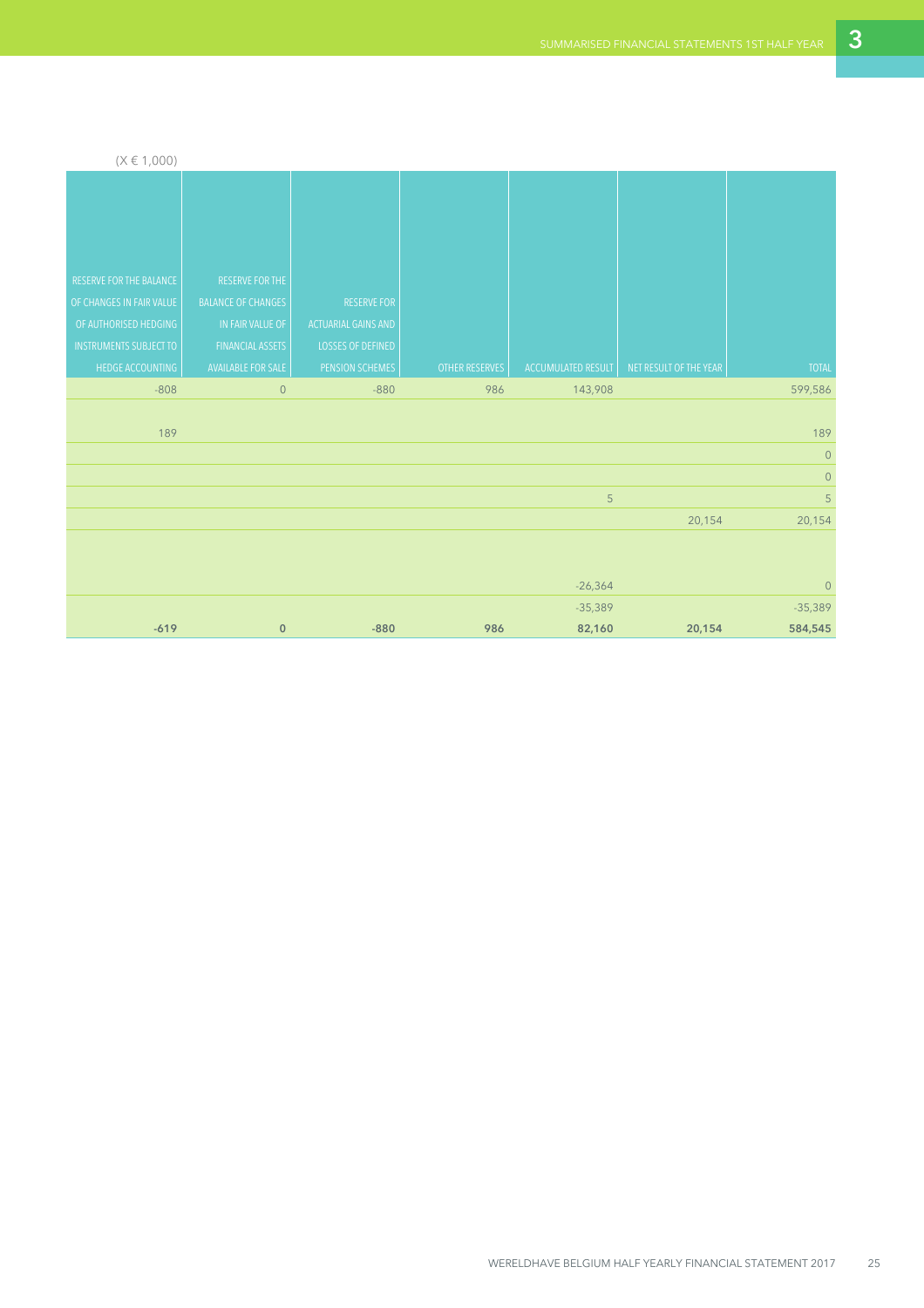## <span id="page-27-1"></span><span id="page-27-0"></span>SEGMENT INFORMATION 1ST HALF YEAR 2017

De segmentatie van huurinkomsten, vastgoedkosten, vastgoedbeleggingen en herwaarderingen over de sectoren is als volgt:

| $(X \in 1,000)$ |                                                       |                |               |              |
|-----------------|-------------------------------------------------------|----------------|---------------|--------------|
|                 | 1ST HALF YEAR 2017                                    | <b>OFFICES</b> | <b>RETAIL</b> | <b>TOTAL</b> |
|                 | Rent                                                  | 4,733          | 20,345        | 25,078       |
|                 | Indemnification for early termination of lease        |                | 388           | 388          |
|                 | Net rental income                                     | 4,733          | 20,733        | 25,466       |
|                 | Recovery of rental charges and taxes normally paid    |                |               |              |
|                 | by the tenant on let properties                       | 1,104          | 4,878         | 5,982        |
|                 | Rental charges and taxes normally paid by the         |                |               |              |
|                 | tenant on let properties                              | $-1,175$       | $-5,166$      | $-6,341$     |
|                 |                                                       |                |               | $-359$       |
|                 | Property result                                       | 4,662          | 20,445        | 25,107       |
| 1X              | Technical costs                                       |                |               | $-292$       |
|                 | Repairs                                               | $-188$         | $-81$         |              |
|                 | Insurance premiums                                    | $-3$           | $-20$         |              |
| X               | Commercial costs                                      |                |               | $-206$       |
|                 | Agency commissions                                    | $-68$          | $-81$         |              |
|                 | Publicity                                             | $-8$           | $-48$         |              |
| XI              | Charges and taxes on non let properties               |                |               | $-459$       |
|                 | Costs on non let properties                           | $-172$         | $-234$        |              |
|                 | Real estate tax on non let properties                 | $-6$           | $-47$         |              |
| X               | (Internal) property management costs                  | $-55$          | $-511$        | $-566$       |
|                 | <b>Property operating results</b>                     | 4,162          | 19,423        | 23,584       |
|                 | XIV/X General company costs and other operating       |                |               |              |
| $\vee$          | income and charges                                    |                |               | $-2,612$     |
|                 | Operating result before result on the portfolio       |                |               | 20,972       |
| XVII            | Result on disposals of other non financial assets     |                |               | 5            |
| <b>XVIII</b>    | Variations in the fair value of investment properties |                |               | 342          |
|                 | Positive variations in the fair value of investment   |                |               |              |
|                 | properties                                            | 1,117          | 10,708        |              |
|                 | Negative variations in the fair value of investment   |                |               |              |
|                 | properties                                            | $-3,337$       | $-8,146$      |              |
| XIX             | Other result on portfolio                             |                |               | $\Omega$     |
|                 | <b>Operating result</b>                               |                |               | 21,319       |
|                 | <b>Financial result</b>                               |                |               | $-977$       |
|                 | Result before taxes                                   |                |               | 20,342       |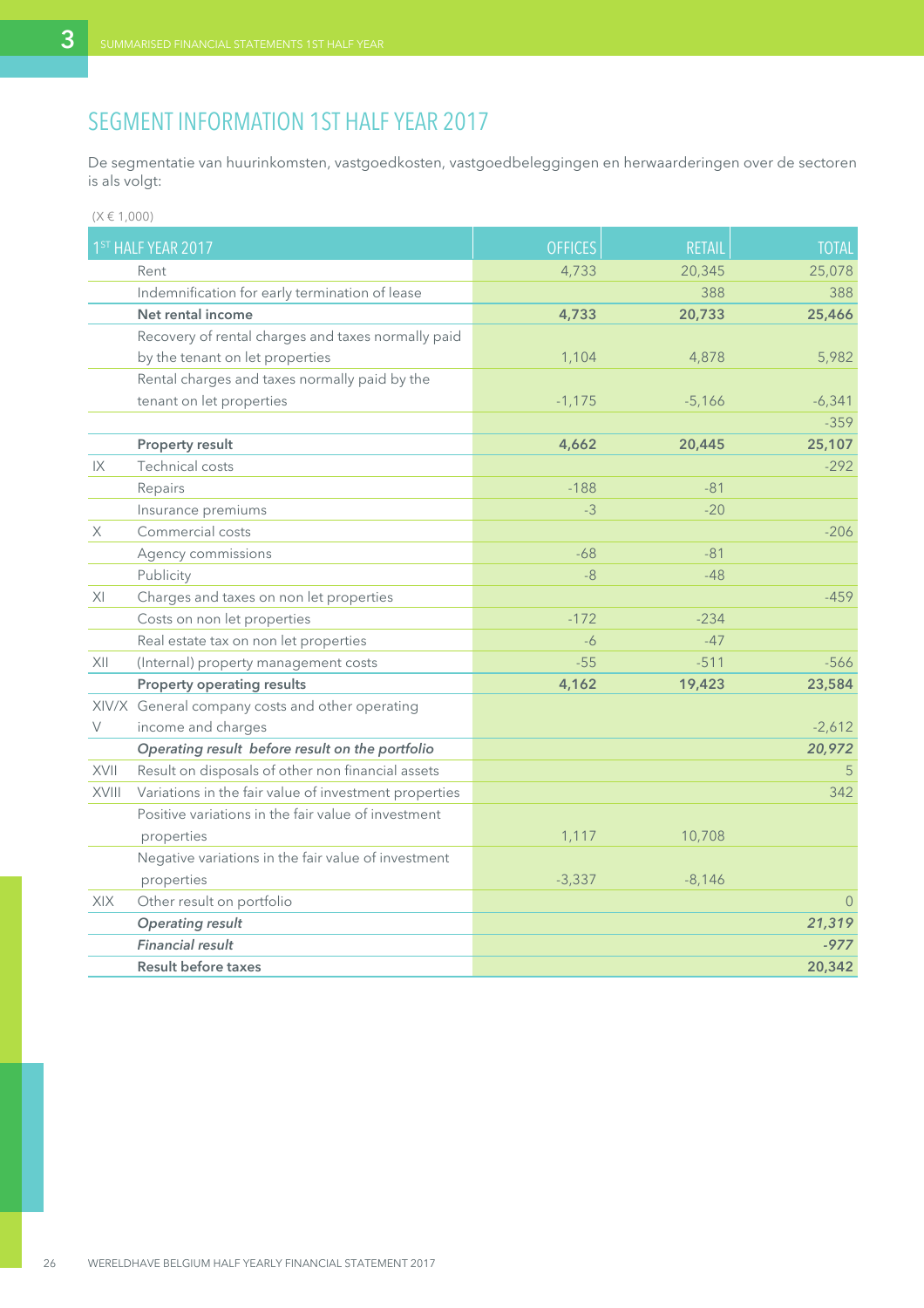| 1ST HALF YEAR 2017                                  | <b>OFFICES</b> | <b>RETAIL</b> | <b>TOTAL</b> |
|-----------------------------------------------------|----------------|---------------|--------------|
| Corporate tax                                       |                |               | $-142$       |
| Deferred taxes on market fluctuations of investment |                |               |              |
| properties                                          |                |               | $-46$        |
| Tax                                                 |                |               | $-188$       |
| Net result                                          |                |               | 20,154       |
|                                                     |                |               |              |
| <b>Investment properties</b>                        |                |               |              |
| Investment properties excl. development projects    |                |               |              |
|                                                     |                |               |              |
| Balance at 1 January                                | 123,452        | 659,905       | 783,357      |
| Investments                                         | 149            | 905           | 1,054        |
| Assets held for sale (see p. 5)                     | $-17,354$      |               | $-17,354$    |
| Revaluation                                         | $-2,220$       | 2,562         | 342          |
| <b>Balance at 31 December</b>                       | 104,027        | 663,372       | 767,399      |
| Capitalised rent incentives                         | 574            | 376           | 950          |
| Value investment properties excl. development       |                |               |              |
| projects                                            | 104,601        | 663,748       | 768,349      |
|                                                     |                |               |              |
| Development projects                                |                |               |              |
|                                                     |                |               |              |
| Balance at 1 January                                |                | 35,318        | 35,318       |
| Investments                                         |                | 10,963        | 10,963       |
| Disposals                                           |                |               | $\Omega$     |
| Transfer from development to investment             |                |               | $\Omega$     |
| Revaluation                                         |                |               | $\Omega$     |
| Capitalised interest                                |                | 150           | 150          |
| <b>Balance at 30 June</b>                           |                | 46,431        | 46,431       |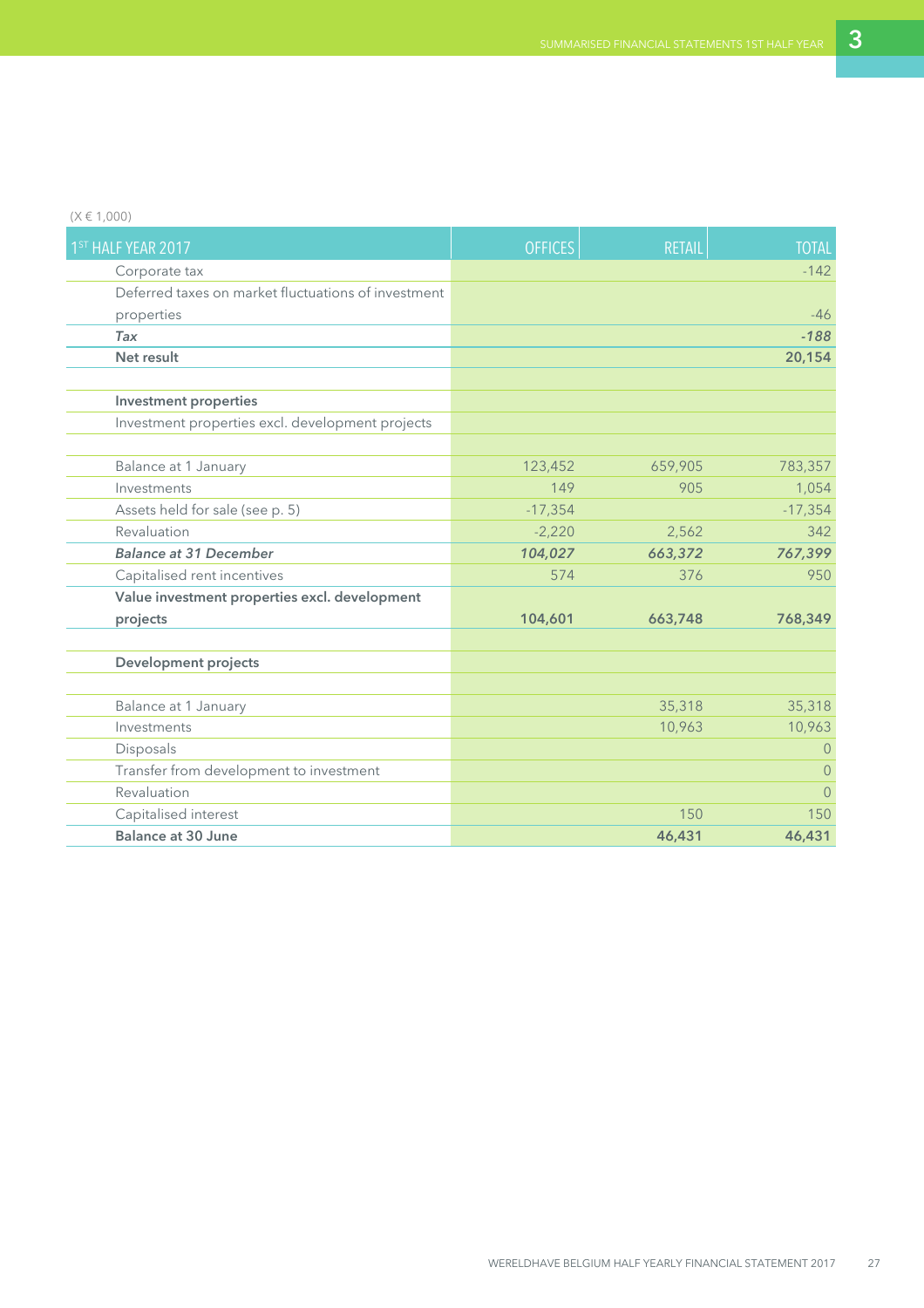|                | 1ST HALF YEAR 2016                                    | <b>OFFICES</b> | <b>RETAIL</b> | <b>TOTAL</b> |
|----------------|-------------------------------------------------------|----------------|---------------|--------------|
|                | Rent                                                  | 4,904          | 20,159        | 25,063       |
|                | Indemnification for early termination of lease        | $\cap$         | 287           | 287          |
|                | Net rental income                                     | 4,904          | 20,446        | 25,350       |
|                | Rental charges and taxes normally paid by the         |                |               |              |
|                | tenant on let properties                              | $-86$          | $-218$        | $-304$       |
| $\overline{1}$ | Technical costs                                       |                |               | $-172$       |
|                | Repairs                                               | $-50$          | $-104$        |              |
|                | Insurance premiums                                    |                | $-19$         |              |
| $\times$       | Commercial costs                                      |                |               | $-265$       |
|                | Agency commissions                                    | $-122$         | $-36$         |              |
|                | Publicity                                             | $-17$          | $-90$         |              |
| X <sub>l</sub> | Charges and taxes on non let properties               |                |               | $-429$       |
|                | Costs on non let properties                           | $-191$         | $-213$        |              |
|                | Real estate tax on non let properties                 | $-14$          | $-11$         |              |
| X              | (Internal) property management costs                  | $-84$          | $-504$        | $-588$       |
|                | <b>Property operating results</b>                     | 4,341          | 19,251        | 23,592       |
| XIV/X          | General company costs and other operating             |                |               |              |
| V              | income and charges                                    |                |               | $-1,724$     |
|                | Operating result before result on the portfolio       |                |               | 21,868       |
| XVII           | Result on disposals of other non financial assets     |                |               | 13           |
| XVIII          | Variations in the fair value of investment properties |                |               | $-1,117$     |
|                | Positive variations in the fair value of investment   |                |               |              |
|                | properties                                            | 290            | 5,080         |              |
|                | Negative variations in the fair value of investment   |                |               |              |
|                | properties                                            | $-4,746$       | $-1,741$      |              |
| <b>XIX</b>     | Other result on portfolio                             |                |               | $\bigcap$    |
|                | <b>Operating result</b>                               |                |               | 20,764       |
|                | <b>Financial result</b>                               |                |               | $-1,195$     |
|                | <b>Result before taxes</b>                            |                |               | 19,569       |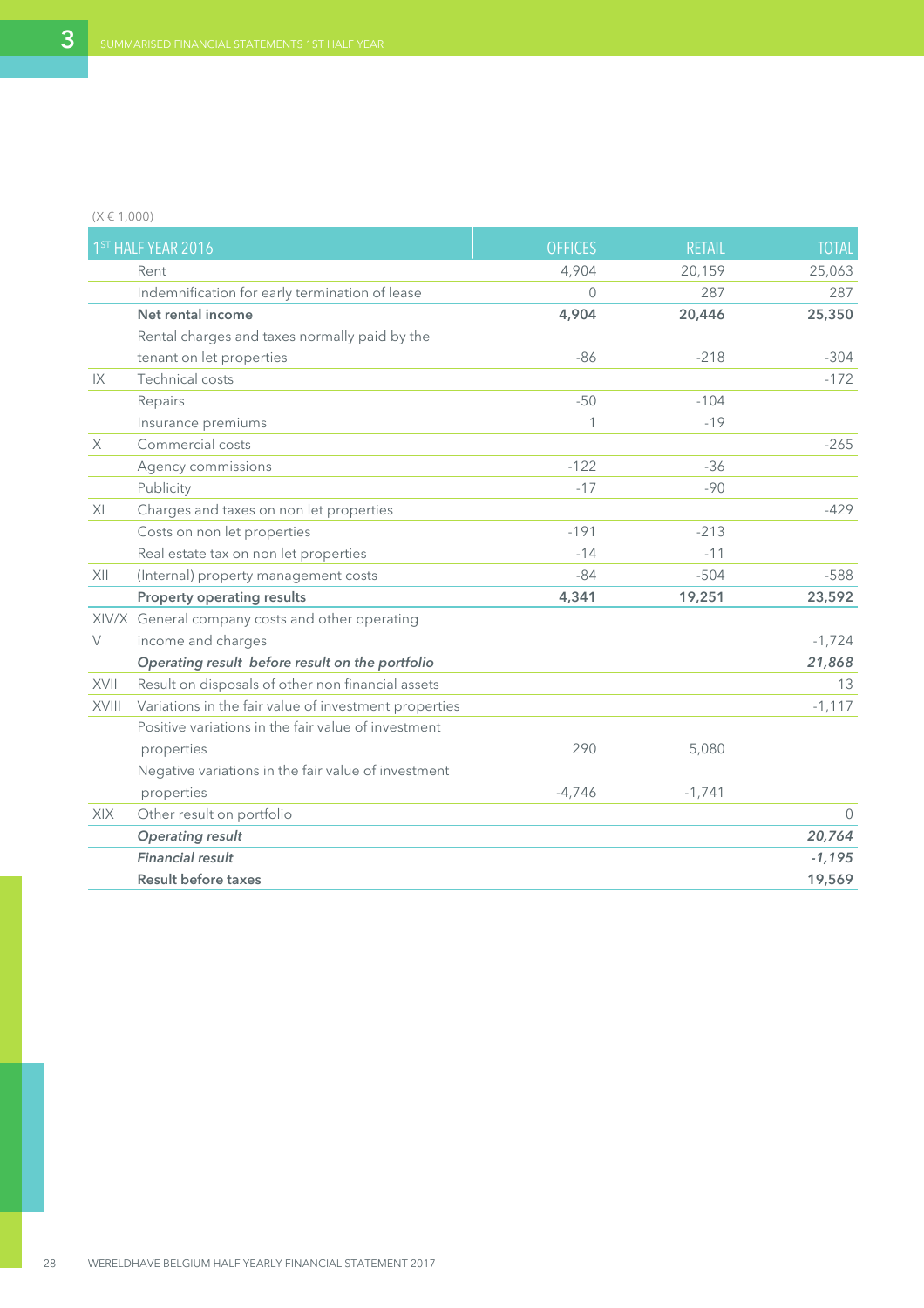| $(X \in 1,000)$ |  |  |  |
|-----------------|--|--|--|
|                 |  |  |  |

| 1 <sup>ST</sup> HALF YEAR 2016                      | <b>OFFICES</b> | <b>RETAIL</b> | <b>TOTAL</b> |
|-----------------------------------------------------|----------------|---------------|--------------|
| Corporate tax                                       |                |               | $-45$        |
| Deferred taxes on market fluctuations of investment |                |               |              |
| properties                                          |                |               | $-7$         |
| <b>Tax</b>                                          |                |               | $-52$        |
| Net result                                          |                |               | 19,517       |
| <b>Investment properties</b>                        |                |               |              |
| Investment properties excl. development projects    |                |               |              |
| Balance at 1 January                                | 124,894        | 607,026       | 731,920      |
| Investments                                         | 434            | 526           | 960          |
| Acquisitions                                        | $\Omega$       | $\Omega$      | $\Omega$     |
| Transfer from development to investment             | $\Omega$       | 17,030        | 17,030       |
| Revaluation                                         | $-4,456$       | 3,339         | $-1,117$     |
| <b>Balance at 31 December</b>                       | 120,872        | 627,921       | 748,793      |
| Capitalised rent incentives                         | 905            | 559           | 1,464        |
| Value investment properties excl. development       |                |               |              |
| projects                                            | 121,777        | 628,480       | 750,257      |
| Development projects                                |                |               |              |
| Balance at 1 January                                |                | 40,547        | 40,547       |
| Investments                                         |                | 1,391         | 1,391        |
| Disposals                                           |                |               | $\bigcap$    |
| Transfer from development to investment             |                | $-17,030$     | $-17,030$    |
| Revaluation                                         |                |               | $\Omega$     |
| Capitalised interest                                |                | 175           | 175          |
| <b>Balance at 30 June</b>                           |                | 25,083        | 25,083       |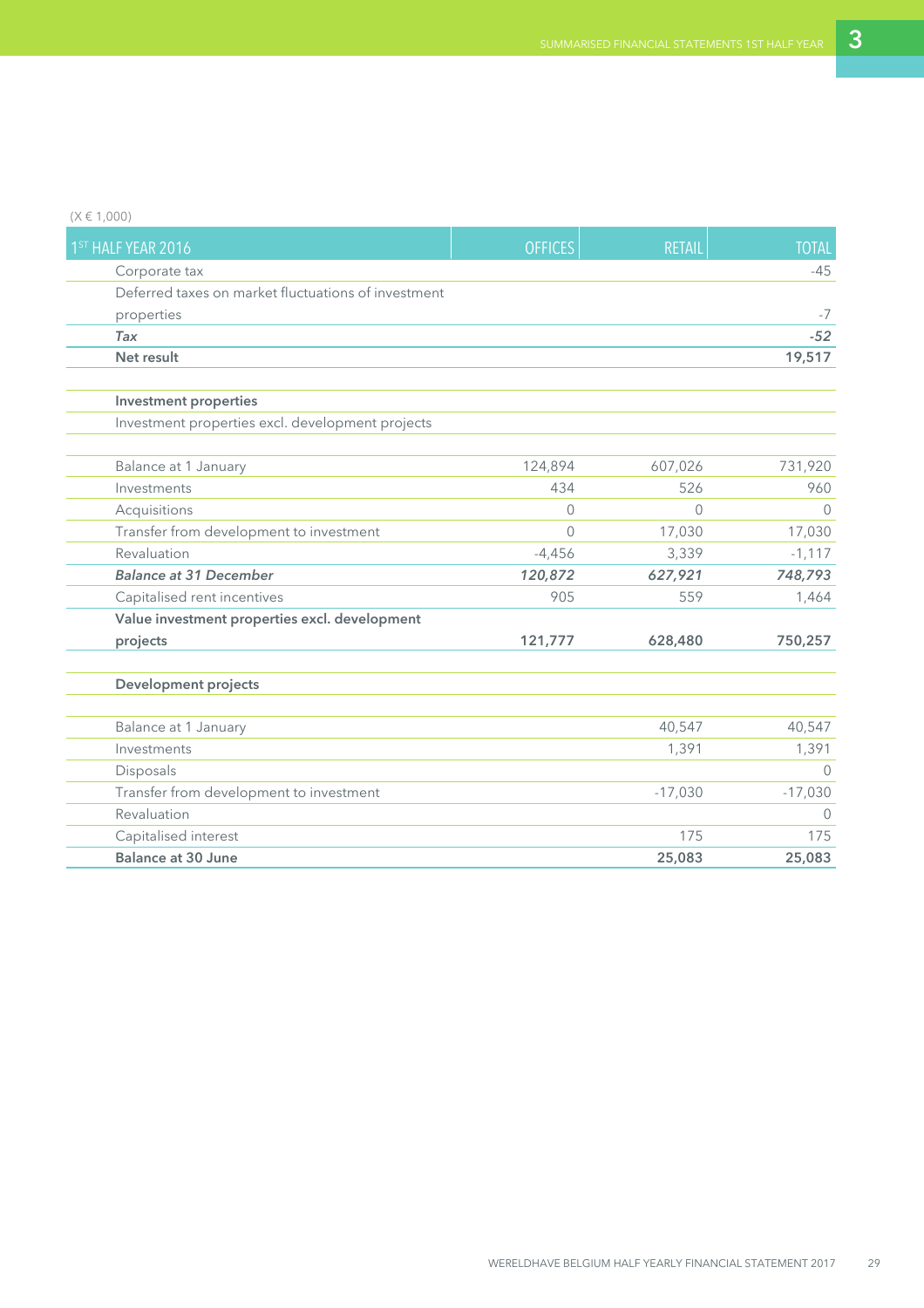## <span id="page-31-1"></span><span id="page-31-0"></span>MOVEMENTS IN INVESTMENT PROPERTIES 1ST HALF YEAR

| $(X \in 1,000)$ |  |
|-----------------|--|
|-----------------|--|

|                                                           | 31 DECEMBER 2016   | 30 JUNE 2017       |
|-----------------------------------------------------------|--------------------|--------------------|
| Investment properties excl. development projects          |                    |                    |
| Balance at 1 January                                      | 731,920            | 783,357            |
| Transfer of development projects to investment properties | 17,030             |                    |
| Transfer of investment properties to assets held for sale | $\Omega$           | $-17,354$          |
| Investments                                               | 3,656              | 1,054              |
| Revaluations                                              | 30,751             | 342                |
| <b>Total</b>                                              | 783,357            | 767,399            |
| Book value of capitalised rent incentives                 | 1,152              | 950                |
| Fair value investment properties                          | 784,509            | 768,349            |
|                                                           |                    |                    |
| Development projects                                      |                    |                    |
| Balance at 1 January                                      | 40,547             | 35,318             |
| Transfer of development projects to investment properties | $-17,030$          | $\bigcap$          |
| Capitalised interest                                      | 316                | 150                |
| Investments                                               | 15,873             | 10,963             |
| Revaluations                                              | $-4,388$           | $\bigcap$          |
| Total                                                     | 35,318             | 46,431             |
| <b>Total investment properties</b>                        | 819,827            | 814,780            |
| Assets held for sale                                      | $\Omega$           | 17,354             |
| Total investment properties portfolio                     | 819,827            | 832,134            |
|                                                           |                    |                    |
| Share data                                                | 1st half year 2016 | 1st half year 2017 |
| (amounts per share $x \in 1$ )                            |                    |                    |
| Number of shares qualifying for dividend                  | 6,939,017          | 6,939,017          |
| Profit per share qualifying for dividend                  | 2.81               | 2.90               |
| Average number of shares                                  | 6,939,017          | 6,939,017          |
| Profit per share                                          | 2.81               | 2.90               |
| Net resultaat from core activities per share              | 2.97               | 2.86               |
| Net asset value including current result (€/share)        | 79.62              | 84.24              |

No stocks convertible into shares has been distributed by the Company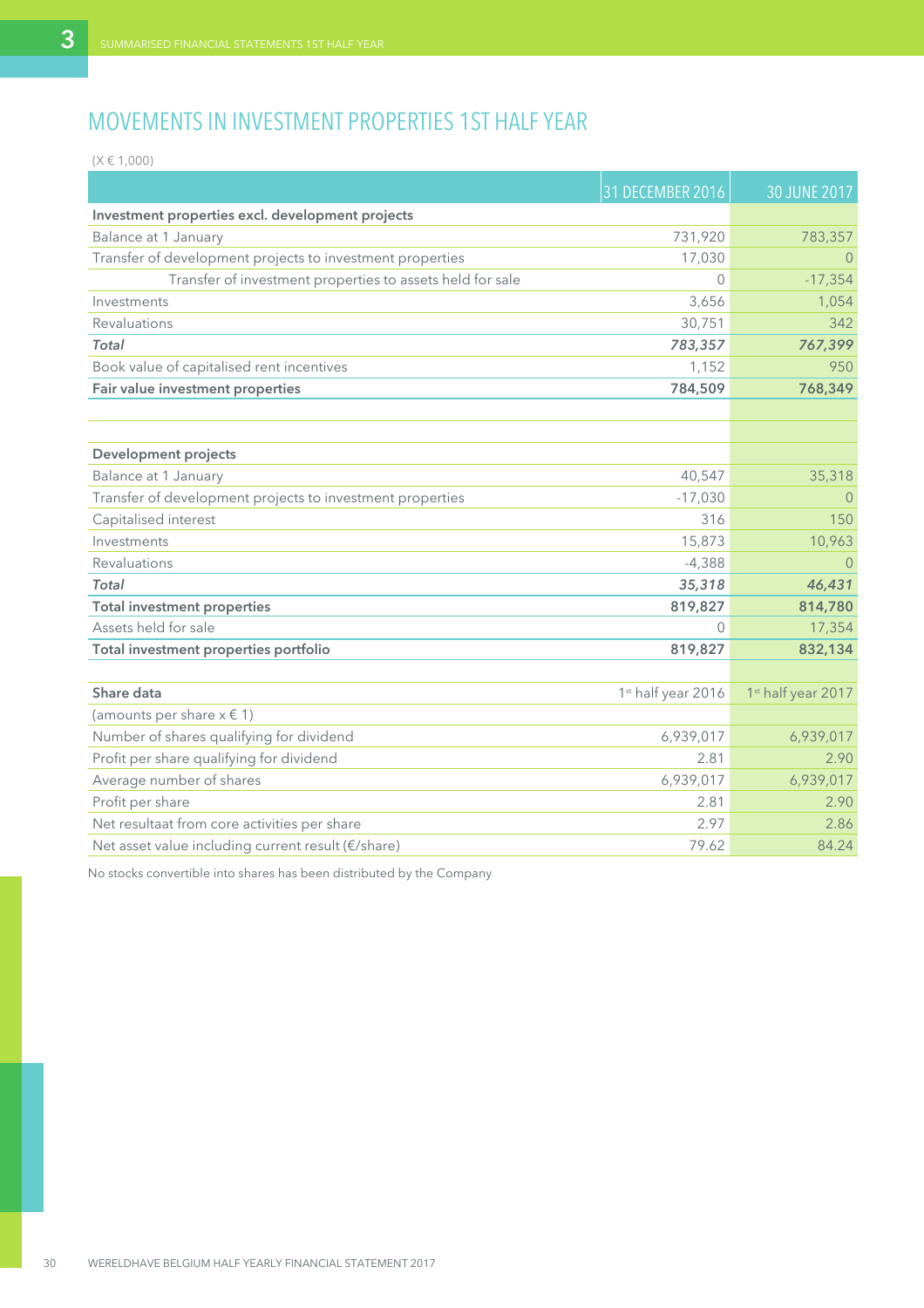<span id="page-32-1"></span>

| $(X \in \mathsf{MLN})$          |              | <b>VALUATION PARAMETERS 'FAIR VALUE'</b> |                                                     |                                                       |  |
|---------------------------------|--------------|------------------------------------------|-----------------------------------------------------|-------------------------------------------------------|--|
|                                 | <b>TOTAL</b> | PUBLIC QUOTATION<br>LEVEL 1              | <b>QUANTIFIABLE</b><br><b>PARAMETERS</b><br>LEVEL 2 | <b>UNQUANTIFIABLE</b><br><b>PARAMETERS</b><br>LEVEL 3 |  |
| Assets measured at fair value   |              |                                          |                                                     |                                                       |  |
| Investment properties           | 768.3        |                                          |                                                     | 768.3                                                 |  |
| Available for sale              | 17.4         |                                          |                                                     | 17.4                                                  |  |
| Liabilities whose fair value is |              |                                          |                                                     |                                                       |  |
| described                       |              |                                          |                                                     |                                                       |  |
| Reserve authorised hedging      |              |                                          |                                                     |                                                       |  |
| instruments                     | 0.6          |                                          | 0.6                                                 |                                                       |  |
| Interest-bearing liabilities    | 234          |                                          | 234                                                 |                                                       |  |

- There have been no changes regarding the valuation methods used in comparison with the consolidated financial statements as at 31 December 2016.

- There were no reclassifications between the different 'levels' during the current six months.

- For further explanations on the movements in investment properties, refer to section 1 of this half yearly financial statement.

## <span id="page-32-0"></span>REAL ESTATE EXPERTS' REPORT

Resolutions (extract) of the real estate experts, prepared on 30 June 2016, following the valuation of the property portfolio, as referred to the Royal Decree of 13 July 2014 with respect to regulated real estate companies, the RREC:

#### *Cushman & Wakefield*

*We hereby have the honor to present you our valuation report as per 30 June 2017 of the object under heading. Based on the market analysis and*

### <span id="page-32-2"></span>FINANCING

During the second quarter, the credit facility ( $\epsilon$  30 mln) by BNP Paribas Fortis was refinanced. The term is 7 years and the fixed interest rate is 1.30%.

In addition,  $\epsilon$  26.8 mln was taken in unutilized credit lines in order to finance the investment relating to the expansion of the shopping centre 'Les Bastions' in Tournai.

*assumptions we value the portfolio as follows:* Fair value: € 663.877.000

#### *Troostwijk Roux Expertises*

*Based on this Valuation, we believe that the total of the individual market values of the properties and leasehold properties, in function of and as a result of the various leases is on 30 June 2017:* Fair value: € 104.478.500

The remaining cash flows are explained by extended drawdowns of straight loans under existing 'revolving' credits.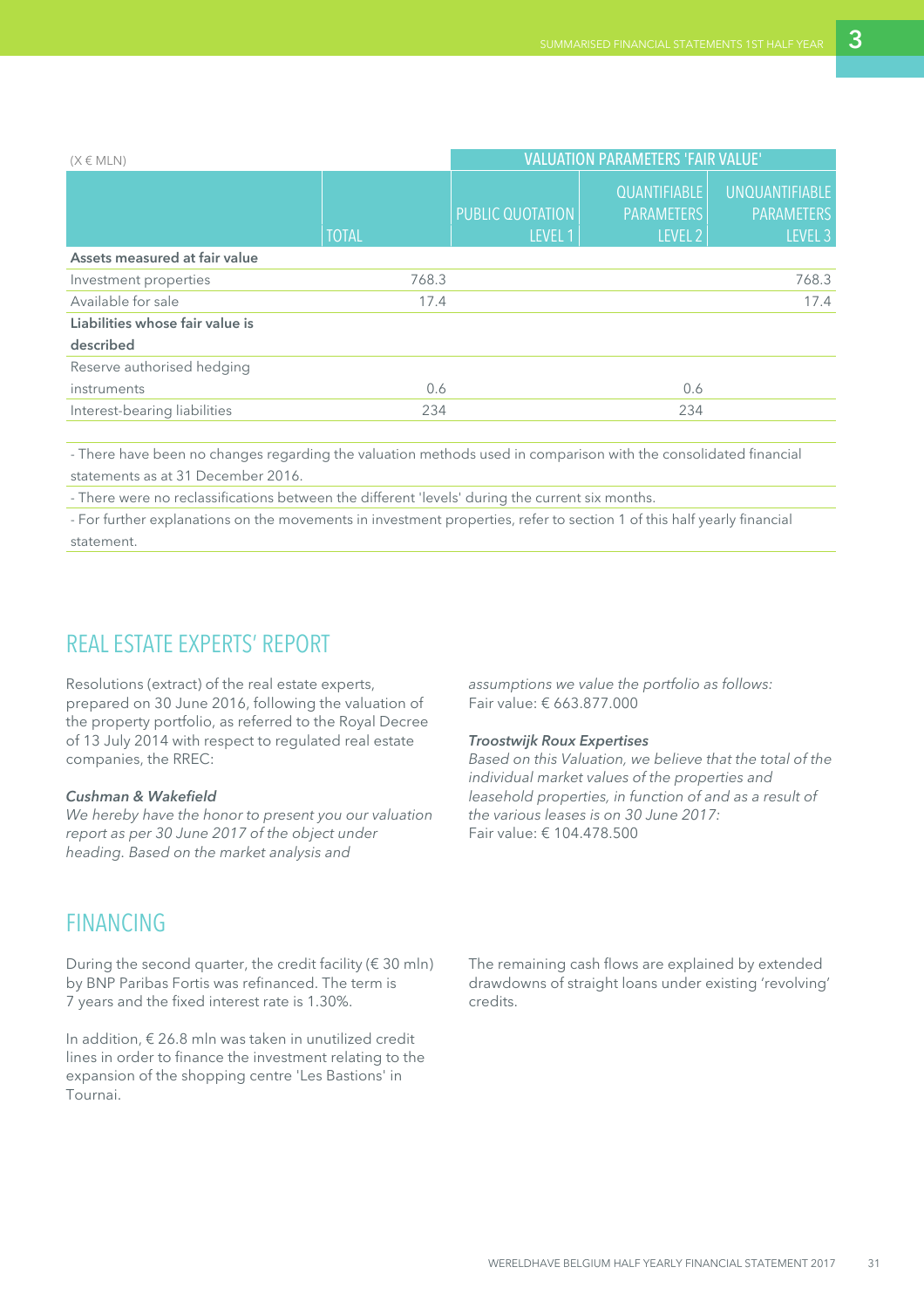## <span id="page-33-1"></span><span id="page-33-0"></span>SHAREHOLDERS

Of the 6,939,017 shares in circulation at 30 June 2017, 36.38% were held by Wereldhave N.V., 33.20% by Wereldhave International N.V. and 30.42% by the general public.

Wereldhave International N.V. is a 100 % subsidiary of Wereldhave N.V.

#### **SHARE PRICE/NET VALUE**

119 112 105 98 91 84 77  $70$ <br> $06/14$ 06/14 09/14 12/14 03/15 06/15 09/15 12/15 03/16 06/16 09/16 12/16 03/17 06/17 Share price **Net asset value** 

(before profit sharing  $x \in 1$ )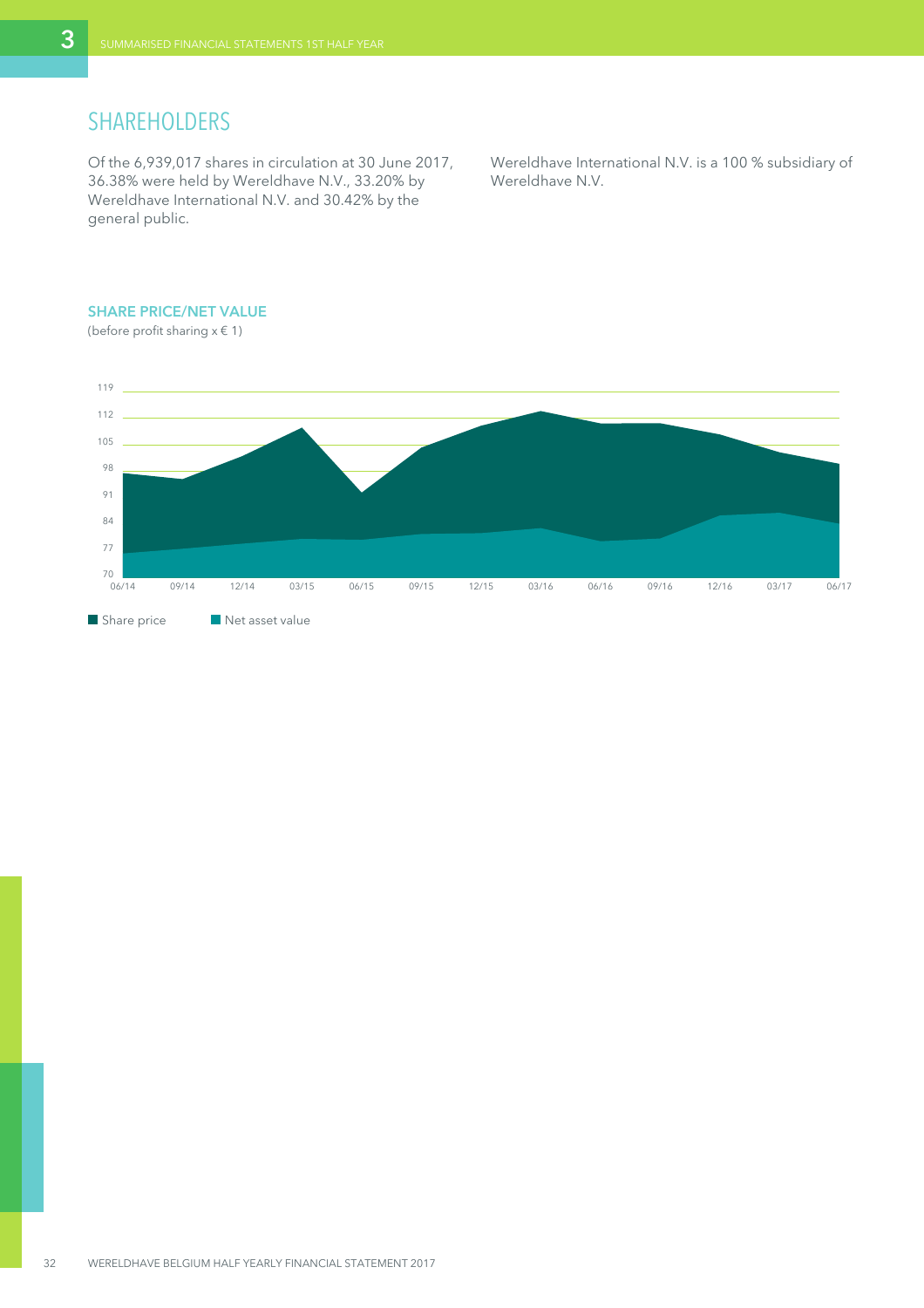## <span id="page-34-1"></span><span id="page-34-0"></span>BASIS OF PREPARATION OF HALF YEAR FIGURES 2017

The financial information regarding the first half year 2017 has been prepared in accordance with IAS 34, 'Interim financial reporting' and the requirements of the Royal Decree of 13 July 2014 regarding the RREC.

The interim financial report should be read in conjunction with the financial annual report for the year ending 31 December 2016. Wereldhave Belgium has not adopted new IFRS standards or interpretations during the first half year 2017 and the asset valuation rules, used for the interim financial statements, are identical to those used for the annual financial statements for the year ending 31 December 2016.

#### **New IFRS standards**

New standards and interpretations not yet effective

A number of new standards, amendments to standards and interpretations are not yet effective for the interim financial statements as at 30 June 2017, and have not been applied in preparing these interim financial statements:

IFRS 15 Revenue from Contracts with Customers, establishes a comprehensive framework for determining whether, how much and when revenue is recognised. It replaces existing revenue recognition guidance, including IAS 18 Revenue, IAS 11 Construction Contracts, IFRIC 13 Customer Loyalty Programmes, IFRIC 15 Agreements for the Construction of Real Estate, IFRIC 18 Transfers of Assets from Customers and SIC 31 Barter Transactions Involving Advertising Services. IFRS 15 is effective for the annual reports beginning on or after 1 January 2018, with early adoption permitted, and has been endorsed by the EU. Clarifications to IFRS 15 Revenue from Contracts with Customers (issued on 12 April 2016) has not yet been endorsed by the EU.

*The various income streams of the Group, mainly consisting of rental income (not in the scope of IFRS 15) & recharges of rental charges & related taxes, have been analyzed in the context of IFRS 15 and the group expects that the implementation of IFRS 15 will not have a material impact on the Group's consolidated financial statements.*

**IFRS 16 Leases** published on 13 January 2016 makes a distinction between a service contract and a lease based on whether the contract conveys the right to

control the use of an identified asset and introduces a single, on-balance lease sheet accounting model for lessees. A lessee recognises a right-of-use asset representing its right to use the underlying asset and a lease liability representing its obligation to make lease payments. There are optional exemptions for short-term leases and leases of low value items. Lessor accounting remains similar to the current standard – i.e. lessors continue to classify leases as finance or operating leases. For lessors, there is little change to the existing accounting in IAS 17 Leases.

IFRS 16 replaces existing leases guidance including IAS 17 Leases, IFRIC 4 Determining whether an Arrangement contains a Lease, SIC-15 Operating Leases—Incentives and SIC-27 Evaluating the Substance of Transactions Involving the Legal Form of a Lease. The standard is effective for annual periods beginning on or after 1 January 2019. Early adoption is permitted for entities that apply IFRS 15 Revenue from Contracts with Customers at or before the date of initial application of IFRS 16. This new standard has not yet been endorsed by the EU.

The group is currently assessing the potential impact of implementation on its consolidated financial statements.

*The most significant impact will be that the Group will recognise new assets & liabilities for its operational lease liabilities as tenant and more specifically relating to its leasehold commitments. We also refer to note 33 of the consolidated financial statements of the year ending 31 December 2016 for an overview of the commitments of the Group relating to operational lease arrangements.*

**IFRS 9** Financial Instruments published in July 2014 replaces the existing guidance in IAS 39 Financial

Instruments: Recognition and Measurement. IFRS 9 includes revised guidance on the classification and measurement of financial instruments, including a new expected credit loss model for calculating impairment on financial assets, and the new general hedge accounting requirements, which align hedge accounting more closely with risk management. It also carries forward the guidance on recognition and derecognition of financial instruments from IAS 39. IFRS 9 is effective for annual periods beginning on or after 1 January 2018, with early adoption permitted.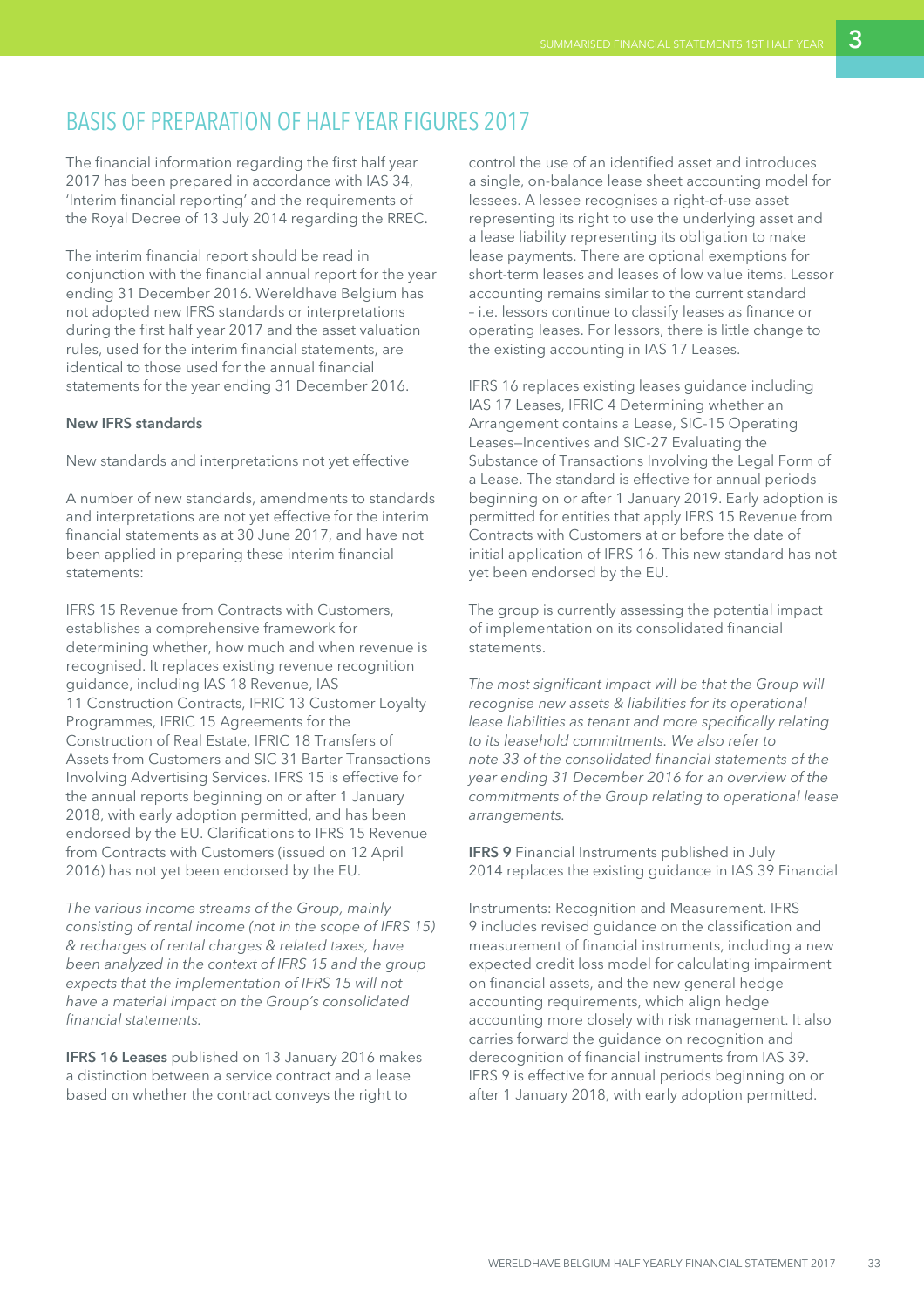<span id="page-35-1"></span>The Group is currently in the process of implementing the new Standard. Based on the current assessment of the potential impact of adopting IFRS 9, the following observations can be made:

Classification and Measurement

The group has assessed there will not be a considerable impact on its accounting for financial assets and trade, other receivables included.

#### *Impairment*

*IFRS 9 requires the Group to record expected credit losses on all of its debt securities, loans and trade receivables. For trade receivables without significant* *financing component this should be done based on the entire lifetime. A full and detailed assessment has not yet been undertaken on how the impairment provisions will be affected by the new model, but it will result in an earlier recognition of credit losses.However, the Group estimates that this will not have a significant impact on the consolidated financial statements.*

*Hedge accounting*

*Following the Group's current assessment, it is expected that the types of hedge accounting relationships that are currently designated will meet the requirements of IFRS 9. Accordingly, the Group does not expect a significant impact on the accounting for its hedging relationships.*

### <span id="page-35-0"></span>**CONSOLIDATION**

The published figures in this half yearly statement are consolidated figures. In accordance with the relevant legislation, the subsidiaries are consolidated.

No statutory half year financial report is prepared at 30 June. The statutory annual accounts are only prepared at year end.

#### <span id="page-35-2"></span>RISK MANAGEMENT

The risks with which the RREC may be confronted during the remaining financial period of 2016 (business, financial, operational and strategic risks), are identical to those described in the financial annual report 2016. In order to limit the possible impact for the company and its shareholders, the Management Company continuously monitors these risks.

The focus on shopping centres involves a higher geographical concentration, in the sense that the apportionment is implemented only on a limited number of real estate as well as a higher risk concentration in case of technical problems and fire.

In accordance with article 76 of the law of 20 July 2004, the Management Company confirms taking into account social, ethical and environmental aspects when controlling the financial means and when executing rights conferred by securities in the portfolio. See annual financial report 2016, page 78-93, 'Sustainability'.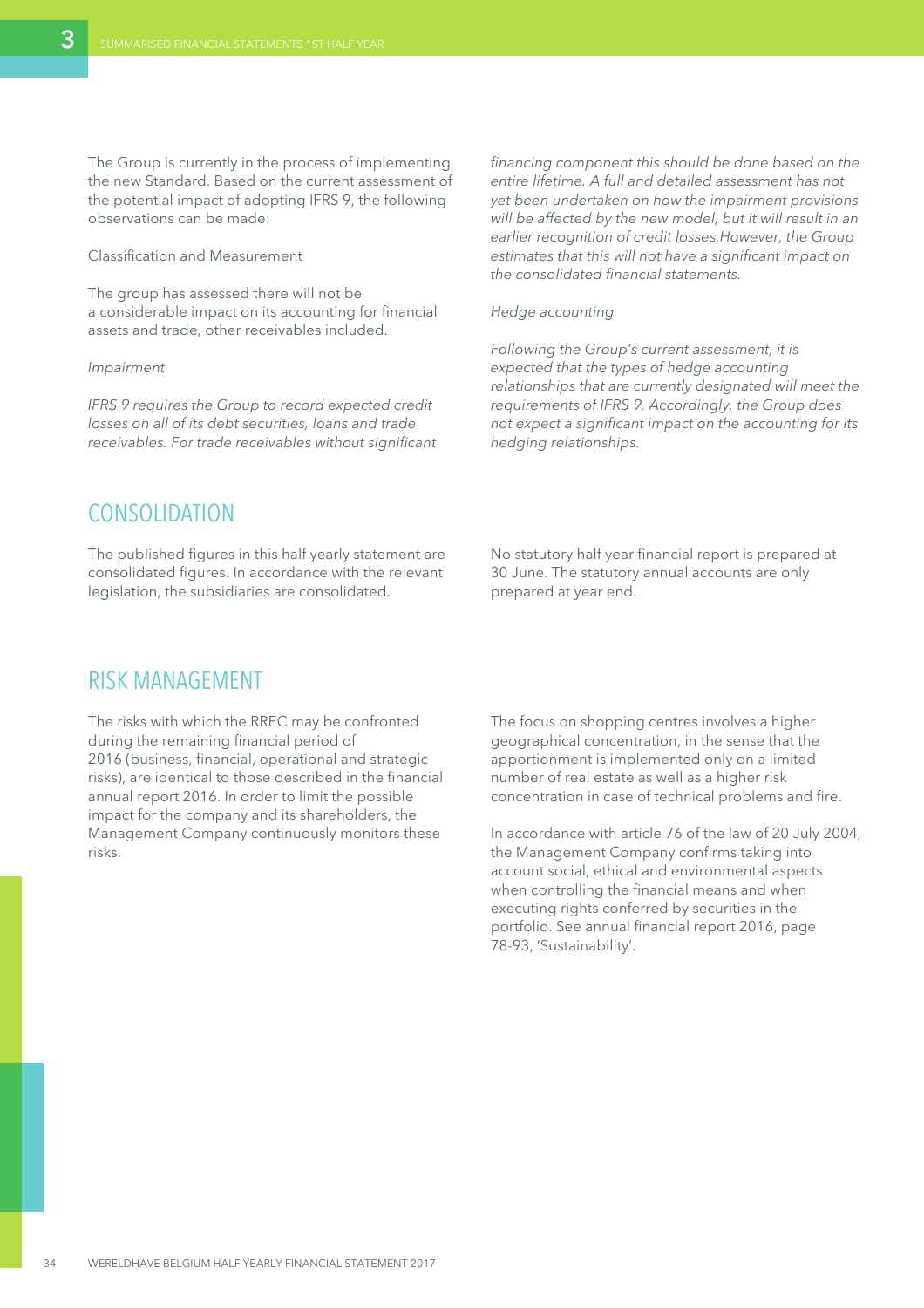## <span id="page-36-1"></span><span id="page-36-0"></span>RELATED PARTIES

During the first half year, no transactions have taken place between persons or institutions which can be considered as related parties of the Company.

## <span id="page-36-2"></span>SIGNIFICANT EVENTS AFTER 30 JUNE 2017

After 30 June 2017, no significant events occured requiring adjustments tot he accounts or further disclosure.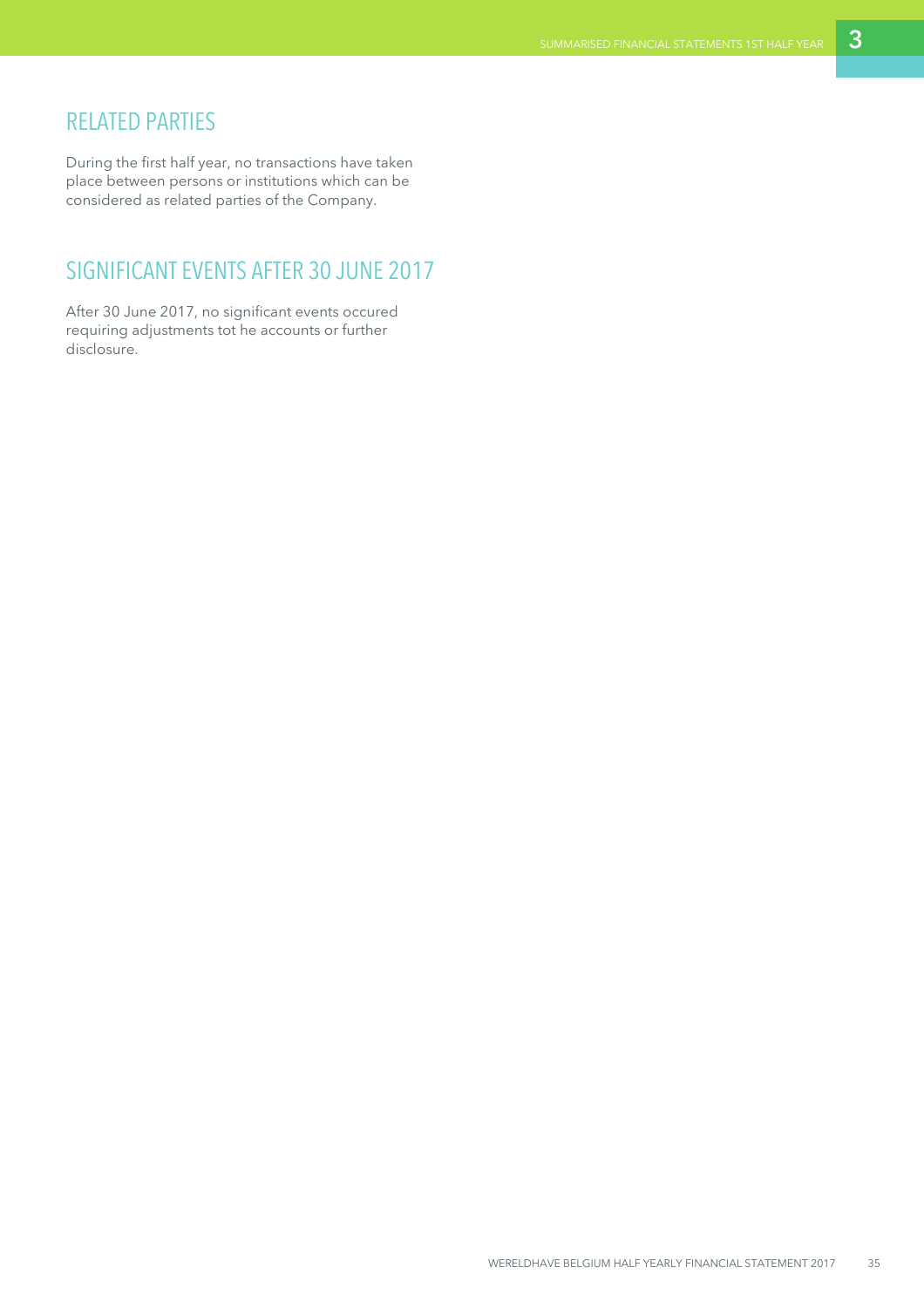<span id="page-37-0"></span>

## OBLIGATIONS REGARDING THE PROVISION OF INFORMATION

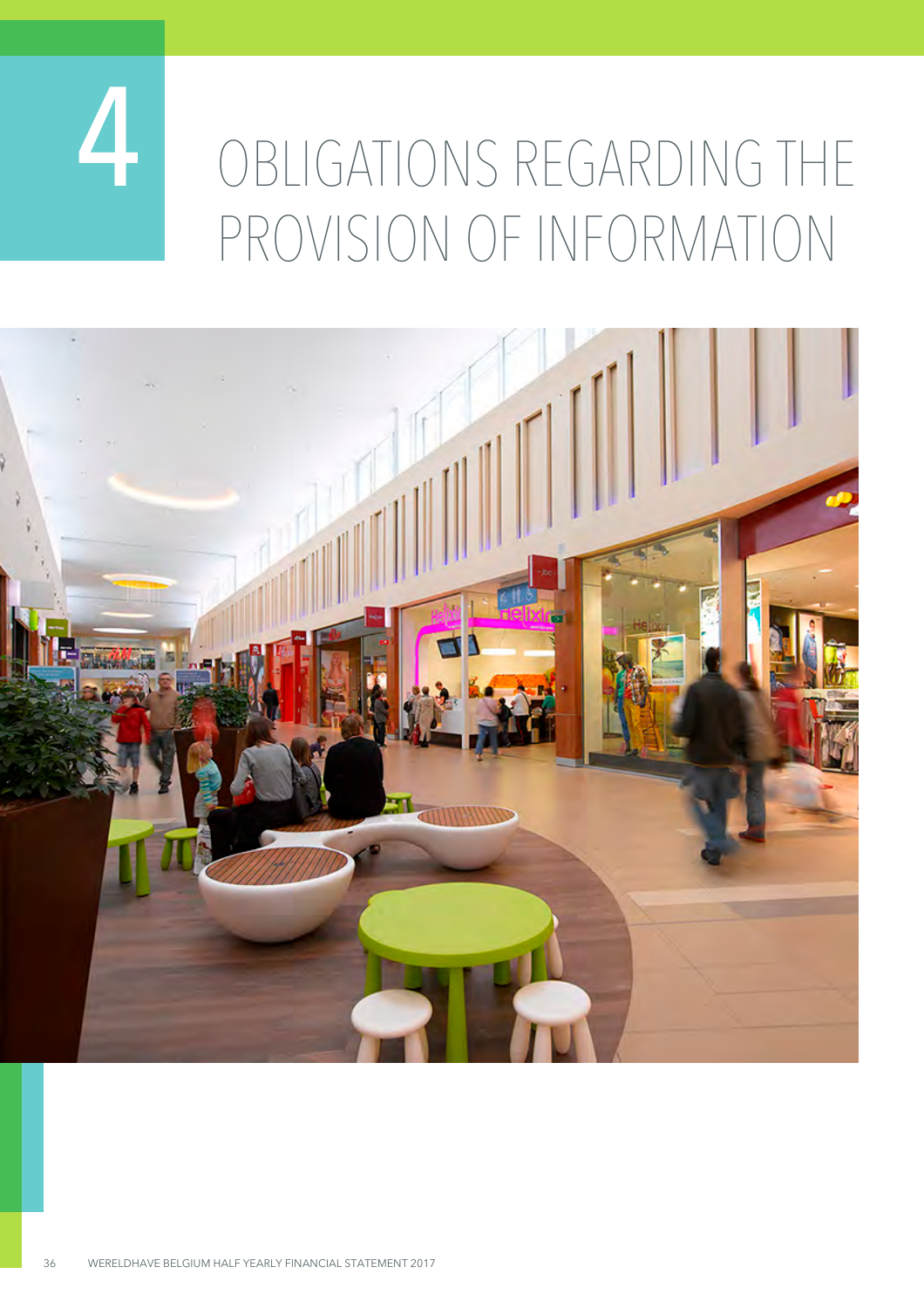#### (R.D. OF 14 NOVEMBER 2007)

Mr. D. Anbeek and Mr. K. Deforche, Managing Directors of the statutory Management Company of the RREC, declare, in the name and on behalf of the statutory Management Company, in the function of managing entity of the RREC, that, as far as they know,

- the condensed consolidated interim financial information which have been prepared in accordance with IAS 34, "Interim Financial Reporting" as adopted by the European Union and the requirements of the Royal Decree of 13 July 2014 with respect to public regulated real estate companies, give a true and fair view of the equity, financial position and financial performance of the issuer, and the entities included in the consolidation as a whole; •
- the interim management report includes a fair overview of the information required under Article 13, § 5 and 6 of the Royal Decree of 14 November 2007 on the obligations of issuers of financial instruments admitted to trading on a regulated market. •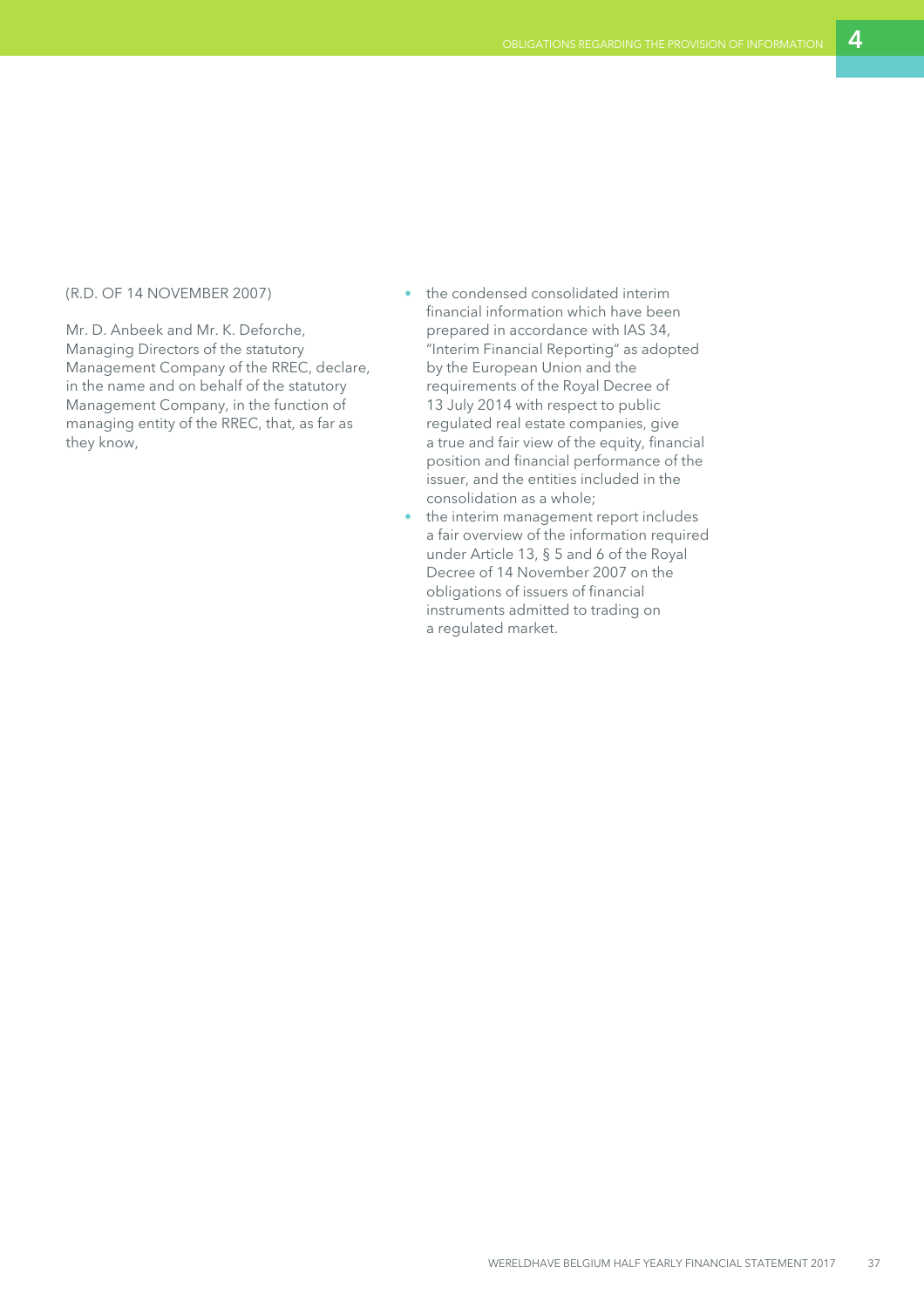<span id="page-39-0"></span>5

## STATUTORY AUDITOR'S REVIEW REPORT